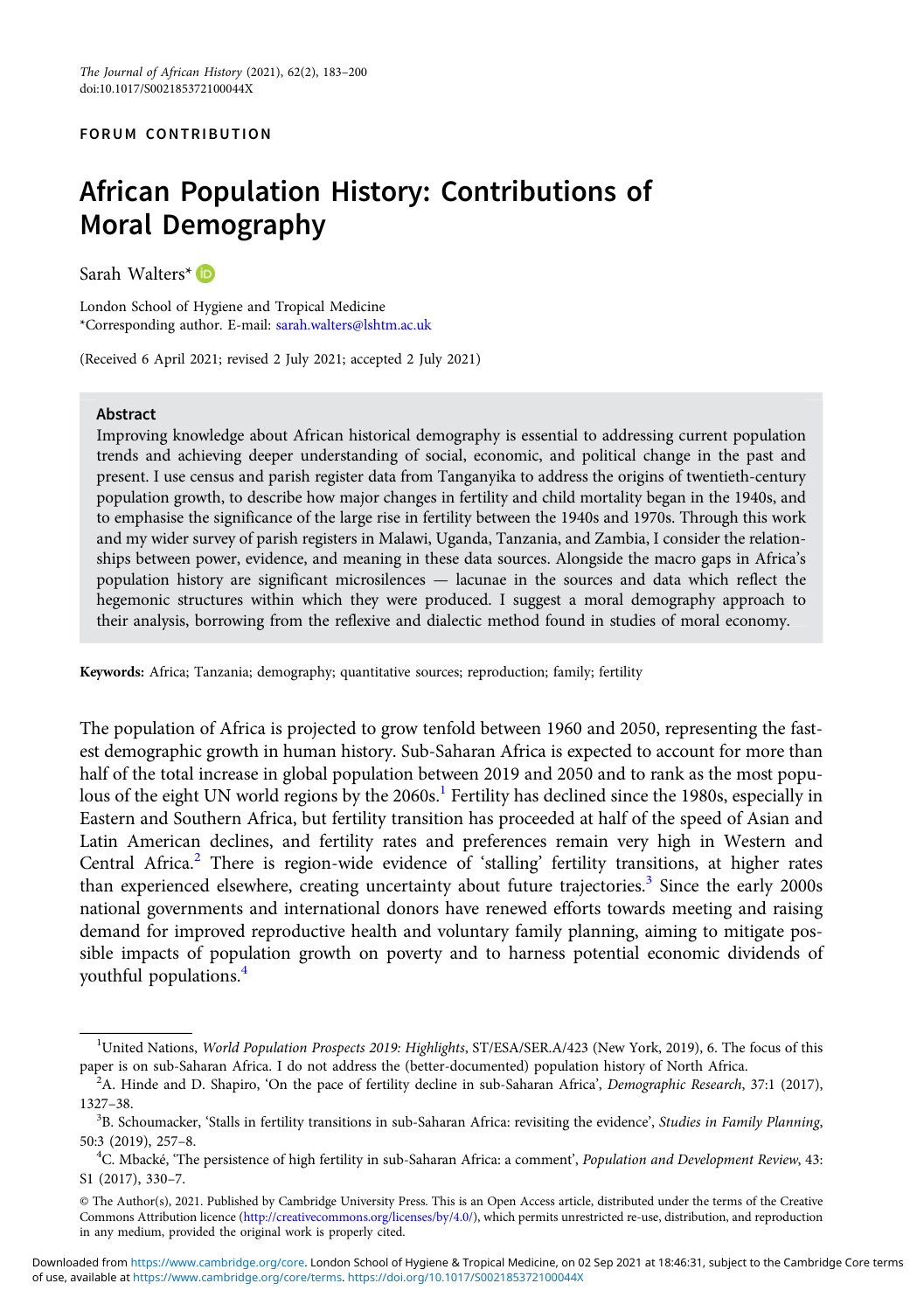Within these discourses about the prospect of population growth for Malthusian 'disaster' or economic 'dividend' in sub-Saharan Africa are important silences, including poor coverage by data systems, and women's voices. Donor expectations of women's role as 'sexual stewards' who, with the right resources and opportunities, will inevitably progress towards smaller fertility preferences have been questioned, especially given continued high fertility preferences in the region.<sup>5</sup> Anthropological demographers have described the interplay between contingency, modernity, agency, and reproduction on the continent, and there have been calls for greater focus on the institutional and historical origins of current demographic regimes as well as for the foregrounding of personal histories and hopes in individuals' decision-making.<sup>6</sup> Despite considerable research, especially on the demographic impact of slavery and colonialism, knowledge of Africa's past population trends remains sparse compared with other world regions. Unsilencing historical demography will contribute to more productive understandings of Africa's present growth, its likely trajectories, and appropriate interventions, and may open new possibilities for economic and social history in the region.

Alongside the broad gaps in African population history, there are also microsilences — historical demographic data sources are embedded in hegemonic relations which render their categories, constituencies, and contexts selective. Using such sources to reconstruct demographic trends requires qualitative engagement with the wider historical record, where arguments and uncertainties about those categories can be found. I suggest a moral demography approach, borrowing from moral economy, which foregrounds the analysis of arguments as well as reflexivity — both of which are essential to a critical reading of African historical demographic sources.

Coined in the eighteenth century, the concept of 'moral economy' was popularised in the 1970s through Edward Thompson's study of the expectations of exchange and entitlements underpinning eighteenth-century English food riots and James Scott's application of the concept to peasant politics in colonial Southeast Asia.<sup>7</sup> It has found resonance in African history, primarily in analysing changing political discourses around rights to land and subsistence and concepts of social justice and civic virtue in the making of moral ethnicities.<sup>8</sup> Social reproduction and debates about family, sexuality, gender, and generation in the context of shifting modes of economic production and intergenerational exchange have been integral to moral economies. In the penultimate section of this paper, I suggest shifting the lens to take a 'moral demography' frame in which, to paraphrase Thomas Spear, decisions about reproduction are 'seen as comprising a dynamic set of values, like "tradition", that continually inform people's perceptions of and accommodations to their often changing conditions' and are affected by and interact with contingent circumstances.<sup>9</sup> While relations of production remain important in a moral demography approach, other hegemonic influences on ideas of honourable family making — including religion, schooling, and perceptions of 'modernity' — are also included. $10$ 

Finding, understanding, and foregrounding the arguments within which moral demographies were created brings a reflexive approach to the quantitative record, including its formation and

<sup>5</sup> J. Sasser, On Infertile Ground: Population Control and Women's Rights in the Era of Climate Change (New York, 2018), 1–29.

<sup>&</sup>lt;sup>6</sup>J. Johnson-Hanks, 'Uncertainty and the second space: modern birth timing and the dilemma of education', European Journal of Population, 20:4 (2004), 351–73; J. Johnson-Hanks, Uncertain Honor: Modern Motherhood in an African Crisis (Chicago, 2006), 21; C. Bledsoe, Contingent Lives: Fertility, Time, and Aging in West Africa (Chicago, 2002), 1-34.

 $E$ . P. Thompson, 'The moral economy of the English crowd in the eighteenth century', Past and Present, 50 (1971), 76– 136; J. Scott, The Moral Economy of the Peasant: Rebellion and Subsistence in Southeast Asia (New Haven, 1976). <sup>8</sup>

<sup>&</sup>lt;sup>8</sup>J. Lonsdale, 'The moral economy of Mau Mau', in B. Berman and J. Lonsdale (eds.), Unhappy Valley: Conflict in Kenya and Africa, Book Two: Violence and Ethnicity (London, 1992), 265–468; S. Feierman, Peasant Intellectuals: Anthropology and History in Tanzania (Madison, 1990).

<sup>&</sup>lt;sup>9</sup>T. Spear, Mountain Farmers: Moral Economies of Land and Agricultural Development in Arusha and Meru (London, 1997), 11–12.<br> $10J\rm{Johnson-Hanks, 'Uncertainty'.}$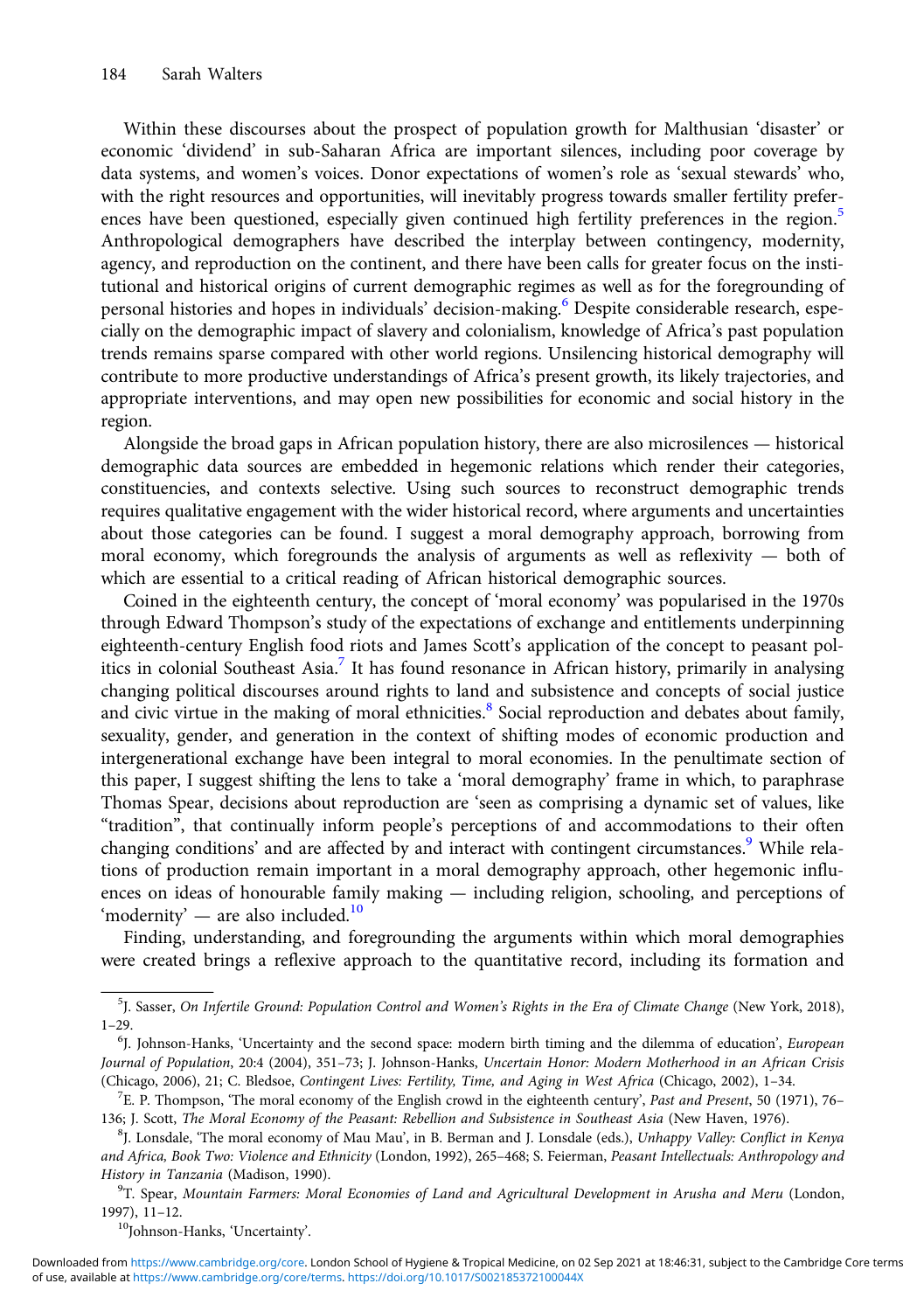meanings as well as its formal evaluation. Thompson juxtaposed the moral economy of the English crowd with that of capitalist producers, and John Lonsdale described how Kikuyu moral ethnicity was constituted through arguments about civic virtue in the context of changing relations of production and reproduction in colonial Kenya. Similarly, it is necessary to analyse how moral demographies were negotiated within communities in the context of colonialism and Christianity and to understand processes of mutuality and exchange. $<sup>11</sup>$  Instead of attributing compositional effects in</sup> the quantitative sources to 'selection effects' and rejecting apparent categorisation biases, gaps and silences can be questioned and compensated on the basis of the qualitative record. Ultimately such an approach permits demographic analysis as well as a wider reconstruction of the meanings and processes of change. Moral demography allows us to operationalise the point that 'in some cases, selectivity effects are not threats to the data quality, but are instead the processes most central to understanding a phenomenon;' it allows us to take 'structure' seriously, guided by the voices of those experiencing and enacting change.<sup>12</sup>

If historical demography in Africa is notoriously difficult — due to the lack of sources and the power structures in which existing sources are embedded — its resolutions may be especially productive, with legacies for wider social history. Reconstructing historical population trends is not a purely quantitative mission; historians of all orientations have much to contribute. Hence this forum, which is conceived to highlight recent directions in the field and to encourage further research. The forum contains four research papers. John Thornton returns to his earlier reconstruction of population history in the Kingdom of Kongo using parish registers.<sup>13</sup> Thornton contributes to a core debate in precolonial history about the demographic impact of the slave trade. He shows that Kongo's population size in the seventeenth century was higher than previously calculated, revising consensus about the timing and duration of grave population loss through slavery. His study demonstrates how parish registers can be evaluated against the wider archival record to produce robust estimates. Jelmer Vos and Paulo Teodoro de Matos showcase the Counting Colonial Populations database in their analysis of four districts in Angola through the nineteenth century. They address the 'transformation thesis' by considering how the size and composition of slave populations within Africa changed as the transatlantic trade declined.<sup>14</sup> They show large variation in the extent to which societies transitioned from the external trade to internal use of slaves for commodity production. Their paper makes important contributions by, first, showing why micro-level studies are needed to explore how macro-level trends were enacted locally; second, highlighting the role of collaborative projects in creating databases for comparative research; and third, benefiting from synergies with economic history, which has been crucial in the recent renaissance of historical demography in the region.

Gerardo Serra and Morten Jerven address another major theme in African historical demography — that of uneven demographic growth and its association with various forms of political and economic accumulation. They examine the controversy over the 1963 Nigerian census and describe the incentive structures — federal parliamentary representation and the distribution of federal revenues — that affected population counting in the region. Their paper speaks of how colonial and postcolonial identities were designed and disrupted through the heuristics of enumeration and its public discourses, as well as how enumeration makes subpopulations 'legible' in processes of nationhood. While there are synergies with this article in the authors' call for interdisciplinarity and emphasis on the ethics of statistical representation, in this paper I return to the central debate about the 'origins' of population growth in the twentieth century and suggest potential data and

<sup>&</sup>lt;sup>11</sup>Thompson, 'Moral economy'; Lonsdale, 'Moral economy of Mau Mau'. <sup>12</sup>Johnson-Hanks, Uncertain Honour, 20. <sup>12</sup>Johnson-Hanks, Uncertain Honour, 20. <sup>13</sup>J. Thornton, 'Demography and history in the Kingdom of Kongo, 1550 (1977), 507-30.<br><sup>14</sup>See P. Lovejoy, *Transformations in Slavery: A History of Slavery in Africa* (3rd edn, Cambridge, 2011), esp. ch. 1.

of use, available at [https://www.cambridge.org/core/terms.](https://www.cambridge.org/core/terms) <https://doi.org/10.1017/S002185372100044X> Downloaded from [https://www.cambridge.org/core.](https://www.cambridge.org/core) London School of Hygiene & Tropical Medicine, on 02 Sep 2021 at 18:46:31, subject to the Cambridge Core terms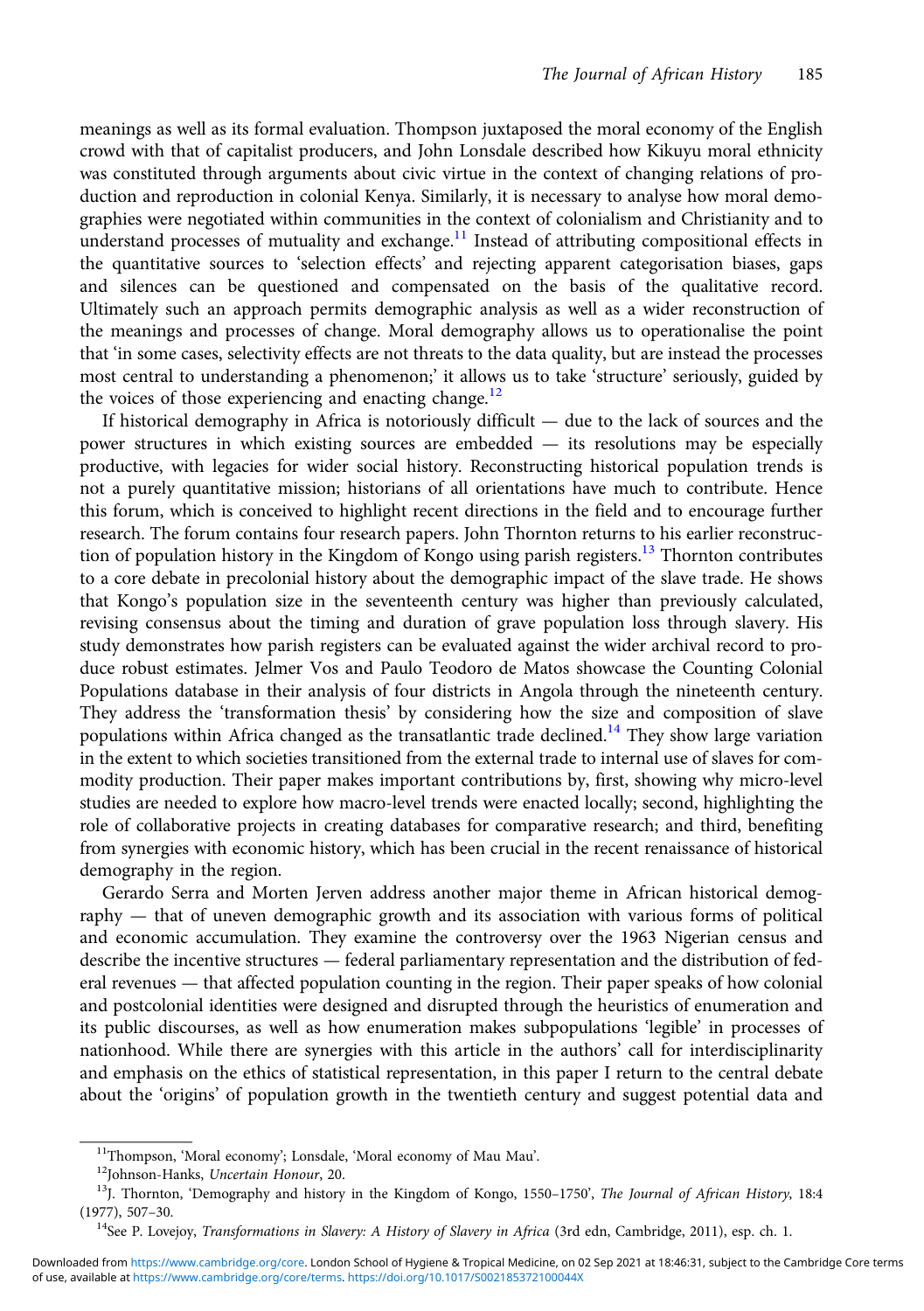methods for its resolution. I focus on Tanganyika, using census and parish register data to reconstruct demographic trends, and show that fertility did not begin to increase until the 1940s. The decline in child mortality also began at that time according to the national censuses, though it occurred slightly earlier in Christian communities according to the parish records. I emphasise the significance of the late colonial rise in fertility across the continent for contemporary understandings of fertility transition in Africa. I then draw on my wider survey of registers from 35 parishes across Eastern, Central, and Southern Africa to describe the moral demography approach and the promise of these records for further demographic reconstruction. Finally, I point to future prospects for African historical demography and outline an agenda for research.

### The origins of African population growth

Africa's projected population growth has potential implications for the livelihoods of current and prospective generations in the region, as well as for geopolitics, global health, and sustainable development.<sup>15</sup> As demography increasingly occupies decision-makers in Africa, understanding the historical roots of today's trends has risen on the agenda. History matters for population growth in Africa for (at least) three reasons. First, past increases in fertility and improvements in child survival have demographic legacies, which have led to larger cohorts of childbearing women and rising numbers of births in African societies, even in the context of declining fertility per woman.<sup>16</sup> Second, evidence of stalling fertility declines and other 'exceptional' characteristics of transition in Africa has led to a search for historical, institutional, and cultural explanations for current trends and their likely trajectories.<sup>17</sup> Third, those historically-grounded explanations have implications for policy options and interventions. Identifying the origins of population growth has been a long-running ambition in African history, both to enhance understanding of contemporary demographic legacies and because of its implications for social, medical, and family history and for evaluating exploitation and resilience in the past.<sup>18</sup>

While the main focus of this section is the origins of twentieth-century population growth, the scale of population growth in the precolonial period remains even more contested, largely because of its significance in understanding the negative demographic impact of slavery as well as the potentially positive impact of the expansion of agriculture at the same time. There has been vast research on the volume and likely mortality of Africa's various slave trades. Estimates suggest that 12.5 million people were exported through the transatlantic trade during 1514–1866, and a possibly similar total were exported over a much longer span of time through other routes across the Sahara, the Red Sea, and the Indian Ocean.<sup>19</sup> The growing importance of slavery within Africa during the nineteenth century has also been emphasised. Despite some consensus about the volume of the trade, its impact on population growth remains debated, partly due to the lack of data on total population starting points, and also because demographic impact depends not only on volume and mortality but also on lost reproductive potential — for which the age and sex structure of slave populations matters, as does the potentially compensating role of matrilineality and polygamy. The demographic impact may be greater still, depending on the extent to which slave trading aligned with other forms of violence and destruction, such as an increase in the number of firearms, loss of property, rebellions, and epidemic disease.<sup>20</sup>

 $^{15}$ J. Cleland and K. Machiyama, 'The challenges posed by demographic change in sub-Saharan Africa: a concise overview', Population and Development Review, 43:S1 (2017), 264-86.

<sup>&</sup>lt;sup>16</sup>United Nations, *World Population Prospects 2019*, 8.<br><sup>17</sup>Mbacké, 'Persistence of high fertility'.<br><sup>18</sup>J. Iliffe, *Africans: The History of a Continent* (Cambridge, 1995), 4–5.<br><sup>19</sup>Joseph Inikori estimated 15.4 million the British slave trade, 1655-1807', Cahiers d'Études Africaines, 32:128 (1992), 643-88, esp. 686; J. Ewald, 'Review: slavery in

Africa and the slave trades from Africa', American Historical Review, 97:2 (1992), 465–85, esp. 466.<br><sup>20</sup>P. Lovejoy, 'The impact of the Atlantic slave trade on Africa: a review of the literature', The Journal of African Hi 30:3 (1989), 365–94; S. Doyle, 'Demography and disease', in J. Parker and R. Reid (eds.), The Oxford Handbook of Modern African History (Oxford, 2013), 38–55; Iliffe, Africans, 152.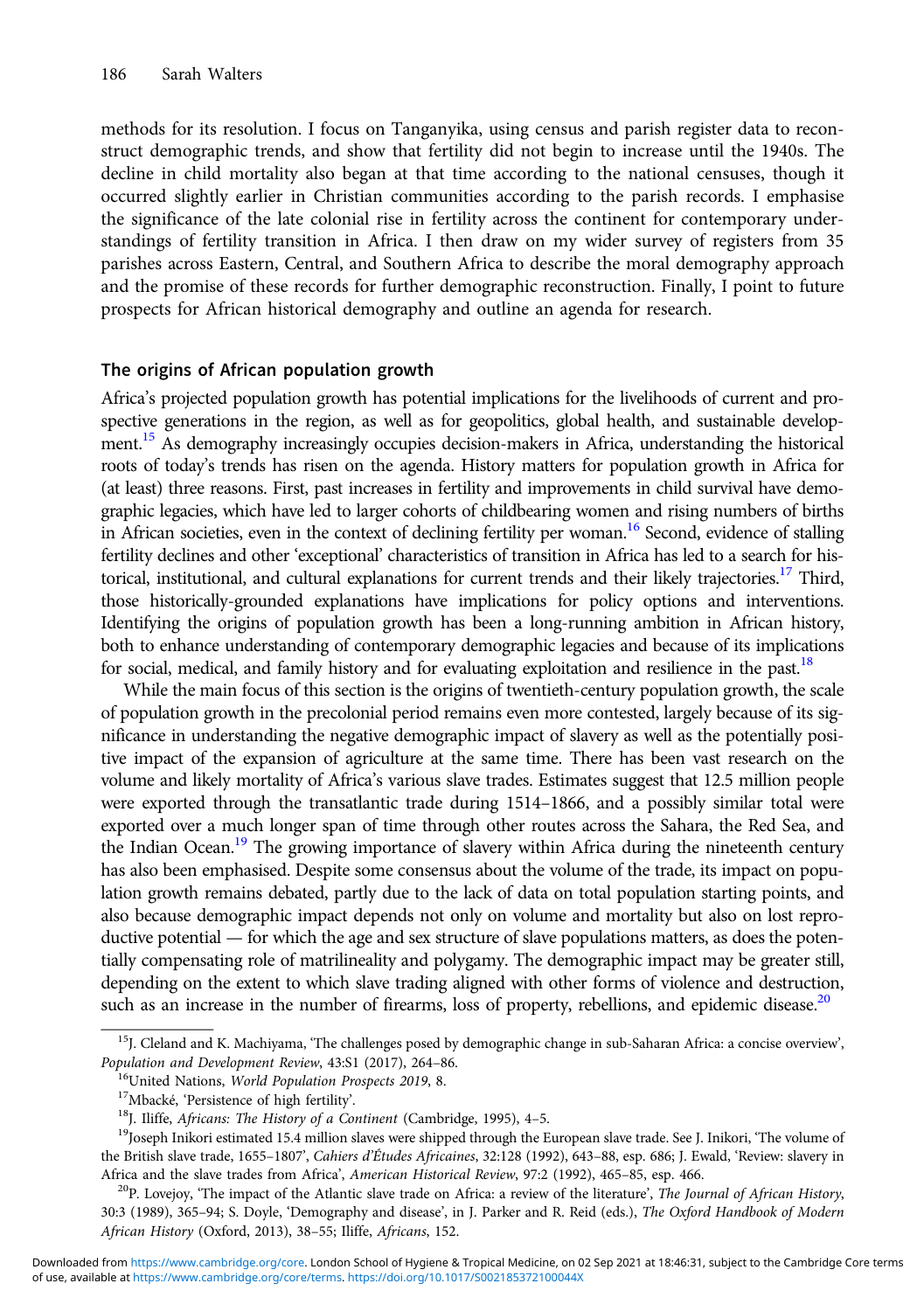There is greater consensus about the likely demographic trajectory of the later nineteenth century, when there was widespread, although regionally-diverse, demographic 'crisis' associated partly with the increase of slavery within Africa and partly with epidemic and epizootic disease on the trail of expanding international trade networks, widespread drought and famine, and mortality associated with colonial violence and 'pacification' campaigns.<sup>21</sup> As John Iliffe has emphasised, impact was determined by prior exposure and susceptibility to pathogens as well as by the specific character of colonial incursions, with probably the most demographic damage wrought in equatorial Africa, 'where violence, famine, smallpox, sleeping sickness, venereal diseases, and influenza coincided' to reduce the population of Belgian Congo by possibly one-third or one-half. $^{22}$ 

From the 1920s, we see the real divergence in descriptions of the origins of twentieth-century population growth. On one side, John Iliffe and John Caldwell both locate its origins in the interwar period, arguing that colonial infrastructures, governance, and medical care led to a decline in crisis mortality. Although mortality decline was the immediate change during the interwar period in their view, growth occurred because very high underlying levels of fertility tended to outstrip mortality from natural causes, so as crisis mortality reduced, populations grew. Iliffe and Caldwell both situate the roots of high fertility in Africa's precolonial environmental and human history, arguing that historic underpopulation in hostile landscapes and disease environments shaped both practices of population accumulation and intergenerational and gender relations geared around maximising societies' productive and reproductive capacities, thus determining the development of African cultures and political institutions. For Iliffe, the driving force of demography was so strong that it is 'the thread that ties African history together at all its different periods and levels'.<sup>23</sup> For Caldwell, resulting pronatal (fertility-maximising) cultural institutions — such as marriage contracts between families rather than individuals, the reinforcement of men's authority through polygamy and spousal age gaps, and patterns of birth spacing and fostering that maximised child survival and spread the costs associated with child-rearing — have contemporary legacies, including an 'exceptional' course for demographic transition in Africa.<sup>24</sup>

Critics of the 'natalist' stance of Iliffe and Caldwell have questioned the beneficial impact of colonial rule on mortality, arguing that even if colonial rule reduced crisis mortality, the introduction of capitalism had countervailing impacts on health, including labour migration into disease endemic zones, worsening occupational health, and the undermining of food security and diversity through cash cropping and migration.<sup>25</sup> These critics instead argue that twentieth-century growth began with rising fertility in the 1920s and 1930s, stimulated by changing structural relations in production and reproduction. Their argument is fourfold. First, colonial demand for taxes heightened African need for the labour of children to work on family-farmed cash crops. Second, adult male paid labour increased the ability of young men to marry earlier. Third, changing marriage laws

 $21$ H. Kjekshus, Ecology Control and Economic Development in East African History: The Case of Tanganyika 1850–1950 (London, 1996); Iliffe, Africans, 208–11.<br><sup>22</sup>Iliffe, Africans, 211.<br><sup>23</sup>Ibid. 5. For a critique of Iliffe's argument, see T. Spear, 'Africa's population history', *The Journal of African History*, 37:3

<sup>(1996), 479–85.&</sup>lt;br><sup>24</sup>J. Caldwell, 'Major questions in African demographic history', *Population and Development Review*, 42:2 (2016), 343–58;

Mbacké, 'Persistence of high fertility', 331. See also, R. Lesthaeghe, 'Production and reproduction in sub-Saharan Africa: an overview of organizing principles', in R. Lesthaeghe (ed.), Reproduction and Social Organization in Sub-Saharan Africa (Berkeley, 1989), 13–59. Demographic transition is a generalised theory about how populations pass through stages of fertility, mortality, and growth in the context of 'modernisation'. See D. Kirk, 'Demographic transition threory', Population Studies, 50:3 (1996), 361–87.<br><sup>25</sup>M. Turshen, 'Population growth and the deterioration of health: mainland Tanzania, 1920–1960', in D. Cordell and

J. Gregory (eds.), African Population and Capitalism: Historical Perspectives (Boulder, CO, 1987), 187–200; M. Dawson, 'Health, nutrition, and population in Central Kenya, 1890–1945', in Cordell and Gregory, African Population and Capitalism, 201–17; R. Packard, White Plague, Black Labor: Tuberculosis and the Political Economy of Health and Disease in South Africa (Berkeley, 1989).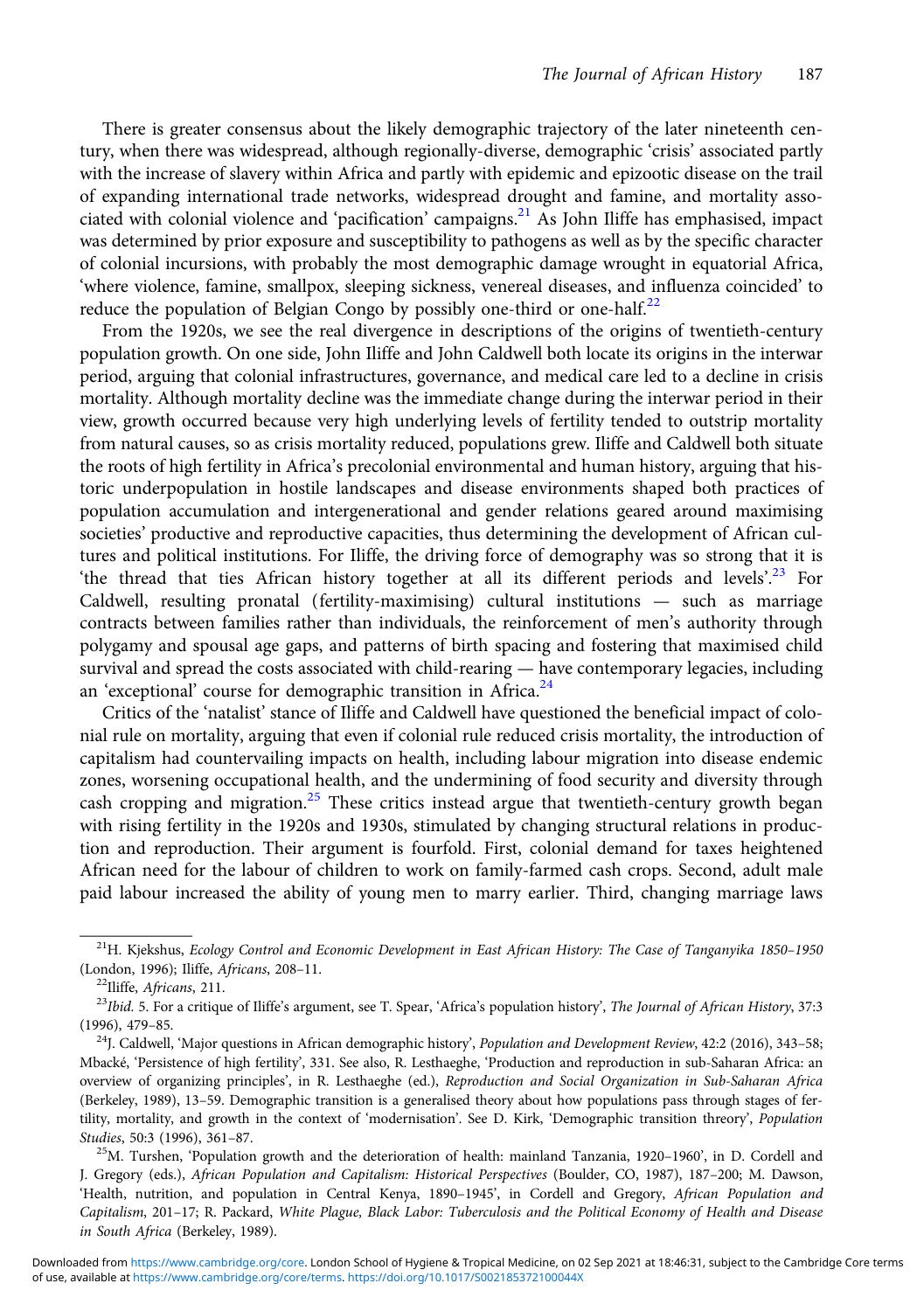and the reduction in polygyny reduced the ability of women to negotiate for long periods of postpartum abstinence, while female education reduced the authority of older women who taught the value of birth spacing. Finally, medical campaigns against sexually transmitted infections had a positive effect of reducing sterility.26

Resolving the debate about the origins of twentieth-century population growth has been hampered by the lack of reliable demographic data. Robert Kuczynski in his demographic survey of East Africa wrote that 'practically nothing is known of the population trend', and he showed how colonial officials were 'tempted to draw far-reaching conclusions from the scanty population data at their disposal'.<sup>27</sup> The pre-1940s censuses were not true household surveys; they were compiled from population estimates by district officials based on multiplying male tax registers by estimated numbers of dependants.<sup>28</sup> The late 1940s saw the first genuine enumerations, which were higher than expected, either suggesting population growth during the 1920s and 1930s or massive underestimation in the earlier censuses.<sup>29</sup> Often, a combination of the two effects has been assumed, based in part on the wider archive of population discourse from the interwar period. Yet that archive, as Kuczynski warned, was based as much on colonial and African hopes and fears as it was on real evidence.<sup>30</sup>

Regardless, the archive has been used to affirm both natalist and antinatalist views of the interwar period. In Tanganyika, reduced child mortality was identified by comparing local studies from 'the early colonial years . . . [which] lead one to suspect that nearly half the children born in early colonial Tanganyika died' with the 1948 territory-wide census which found that, for women who had completed childbearing, about one-third of the children they had ever borne had died by the enumeration date.<sup>31</sup> Yet the earlier estimate is an average of surveys from that time, which varied widely from 20 to 80 per cent mortality, suggesting huge regional variation, unreliability, or wildly different ways of defining 'child' mortality.<sup>32</sup>

The basis of the rising fertility claim is also tenuous. Mark Dawson noted in Kenya that 'since the reduction in mortality in the 1930s and 1940s alone cannot fully account for a surge in population, Kikuyu fertility must have changed'.<sup>33</sup> In Tanganyika, 'evidence' of a fertility rise was found by comparing the 1931 and 1948 censuses, despite the former being a known underestimate.<sup>34</sup> Borrowing from European history, Gavin Kitching proposed that protoindustrialisation in interwar East Africa enabled cash-rich young men to bypass their elders in bridewealth accumulation, facilitating earlier marriage and increasing fertility.<sup>35</sup> But there is no quantitative evidence on marriage age to support the hypothesis.

The lack of reliable pre-1950 data led Patrick Manning to take a modelling approach to past population trends by back-projecting 1950s estimates.<sup>36</sup> He implemented 'situational assumptions'

<sup>&</sup>lt;sup>26</sup>As summarised in Doyle, 'Demography and disease', 44.<br><sup>27</sup>R. Kuczynski, *Demographic Survey of the British Colonial Empire, Volume II* (London, 1949), 124–5; R. Kuczynski,

Colonial Population (Oxford, 1937), xii–xiii.<br><sup>28</sup>B. Fetter, 'Demography in the reconstruction of African colonial history', in B. Fetter (ed.), *Demography from Scanty*<br>Evidence: Central Africa in the Colonial Era (London

 $29$ C. Martin, 'Some estimates of the general age distribution, fertility and rate of natural increase of the African population of British East Africa', Population Studies, 7:2 (1953), 181-99.<br><sup>30</sup>Samuël Coghe describes how interpretation of demographic data was tempered by perceptions of population crisis and

decline before the 1940s, with reference to Angola. See, S. Coghe, 'Tensions of colonial demography: depopulation anxieties and population statistics in interwar Angola', *Contemporanea*, 18:3 (2015), 472–8.<br><sup>31</sup>J. Koponen, 'Population: a dependent variable', in G. Maddox, J. Giblin, and I. Kimambo (eds.), *Custodians of the Land:* 

Ecology and Culture in the History of Tanzania (Athens, OH, 1996), 19–42, esp. 29.<br><sup>32</sup>Ibid. 40.<br><sup>33</sup>Dawson, 'Health, nutrition', 212.<br><sup>34</sup>J. Koponen, 'Population growth in historical perspective: the key role of changing

J. Koponen, and R. Odgaard (eds.), *Tanzania: Crisis and Struggle for Survival* (Uppsala, 1986), 31–57. 35G. Kitching, 'Proto-industrialization and demographic change: a thesis and some possible African implications',

The Journal of African History, 24:2 (1983), 221–40.<br><sup>36</sup>P. Manning, 'African population: projections, 1850–1960', in K. Ittman, D. Cordell, and G. Maddox (eds.), *The* 

Demographics of Empire: The Colonial Order and the Creation of Knowledge (Athens, OH, 2010), 245–75.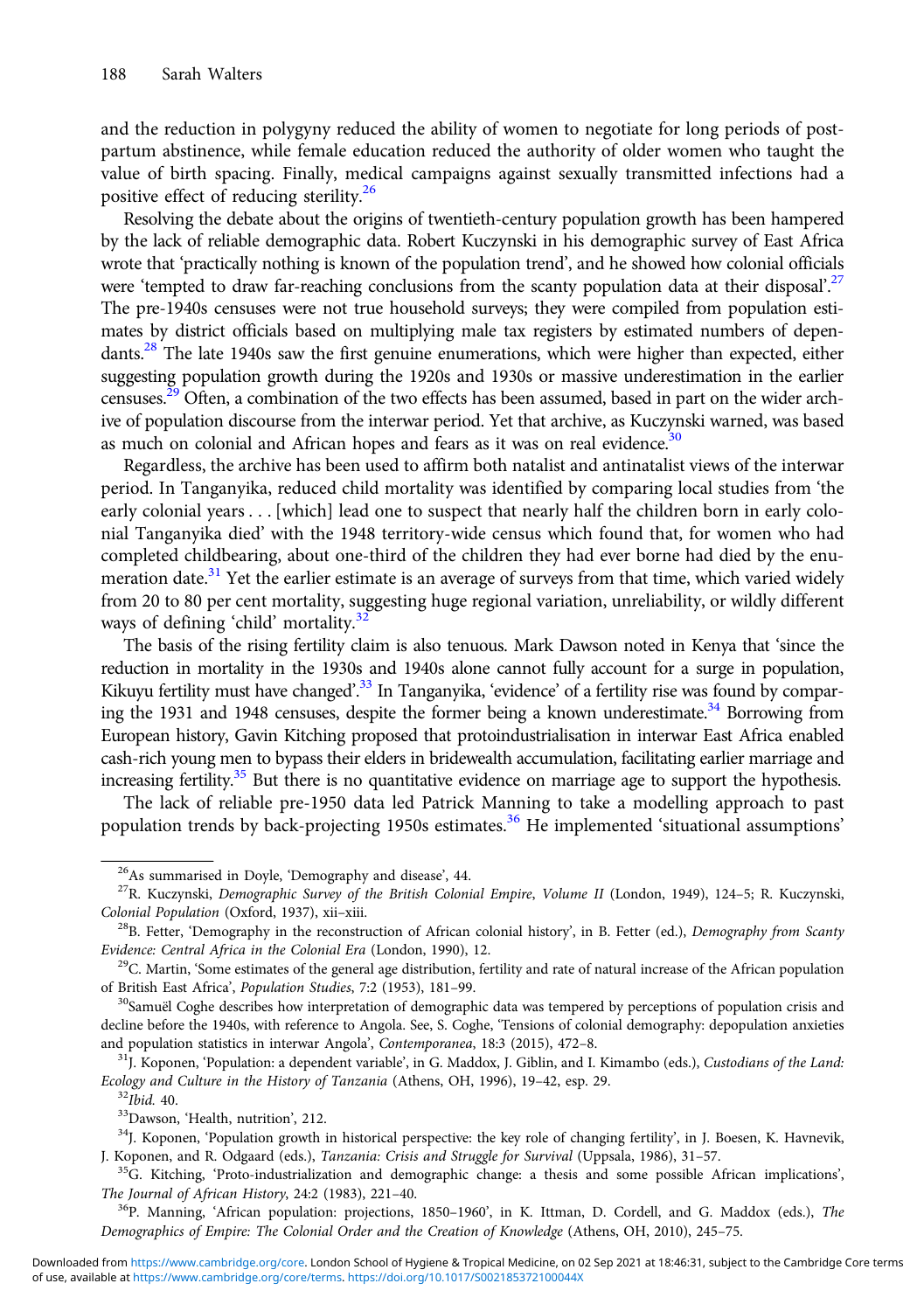governing past growth in different regions, including the likely impact of famine, epidemics, income, migration, slavery, and colonial disorder. He applied Indian rates of growth, arguing they best represented African circumstances. The projections yielded a total population of 175 million in 1930, 25 per cent higher than the 'consensus' of 140 million previously suggested.<sup>37</sup> Compared with the estimated total of 220 million in 1950, this represents a large downward revision of interwar growth rates. Manning's projection of total population in 1850 was 140 million, 50 per cent higher than earlier estimates.<sup>3</sup>

Ewout Frankema and Morten Jerven have questioned the assumptions underpinning Manning's models, including the reliance on Indian growth rates, the acceptance of the 1950s figures, and the adoption of the same periodisation of the impact of the colonial encounter between 1880 and 1920 in East and West Africa.<sup>39</sup> They propose adjusted estimates, using Manning's model but allowing more flexibility in selecting appropriate growth rates, varying assumptions about the timing of the colonial impact, and revising upward the 1950 estimates by 10 per cent. The conclusions are similar, indicating a total population of approximately 114 million in 1850 and 166 million in 1930, compared with 240 million in 1950, although they suggest a smoother increase in population growth after 1920.

As John Caldwell and Thomas Schindlmayr warned in 2002, long-term back-projections in contexts where observed data are sparse can lead to 'unwarranted circularity between the analytical approach and the major findings'.<sup>40</sup> Referring to earlier attempts to understand Africa's place in global population history, they described how the assumption of homeostasis arose from a lack of understanding about the dynamism of precolonial agriculture (notably the expansion southwards of the Neolithic revolution and the introduction of new crops) and an overestimate of the impact of slavery. Manning's work, and Frankema and Jerven's revisions, are huge advances on these earlier estimates and have revitalised the debate, but the very long-range projections will still tend to amplify their assumptions. Manning plans to produce a revised set of projections for pre-1850 African populations based on these higher estimates of 1850 populations. He notes that 'it is clear that, for 1700, they will show African continental population totals substantially higher than the commonly cited figure of 100 million; further they will show very low and sometimes negative growth rates for the eighteenth century', coinciding with the height of the Atlantic slave trade. $41$ 

## Reconstructing the origins of population growth: Tanganyika

Demographic projections are most reliable in the years closest to their start date (in Manning's case, 1950), and an enduring legacy of Manning's model may be his perception of lower growth in the 1920s and 1930s than assumed previously. However, it is not necessary to rely on projections to reconstruct demography in this period. Equally, we do not need to use the unreliable censuses conducted in the 1920s and 1930s. Instead, we can look to a suite of important and widely-used demographic techniques designed by Bill Brass and others to deal with typical errors and inconsistencies in African censuses, as well as the characteristic recall and underreporting errors in data from older women.<sup>42</sup> For the twentieth century, these methods have the advantages over projections of being rooted in observed cohort data and of being designed to deal with data errors common to

<sup>&</sup>lt;sup>37</sup>J. Caldwell and T. Schindlmayr, 'Historical population estimates: unravelling the consensus', Population and Development Review, 28:2 (2002), 183–204.<br><sup>38</sup>Manning, 'African population'.<br><sup>39</sup>E. Frankema and M. Jerven, 'Writing history backwards or sideways: towards a consensus on African population, 1850–

<sup>2010&#</sup>x27;, *The Economic History Review*, 67:4 (2014), 907–31.<br><sup>40</sup>Caldwell and Schindlmayr, 'Historical population estimates', 187.<br><sup>41</sup>Manning, 'African population', 246.<br><sup>42</sup>W. Brass et al., *The Demography of Tropical Afri* 

Estimation (Paris, 2013).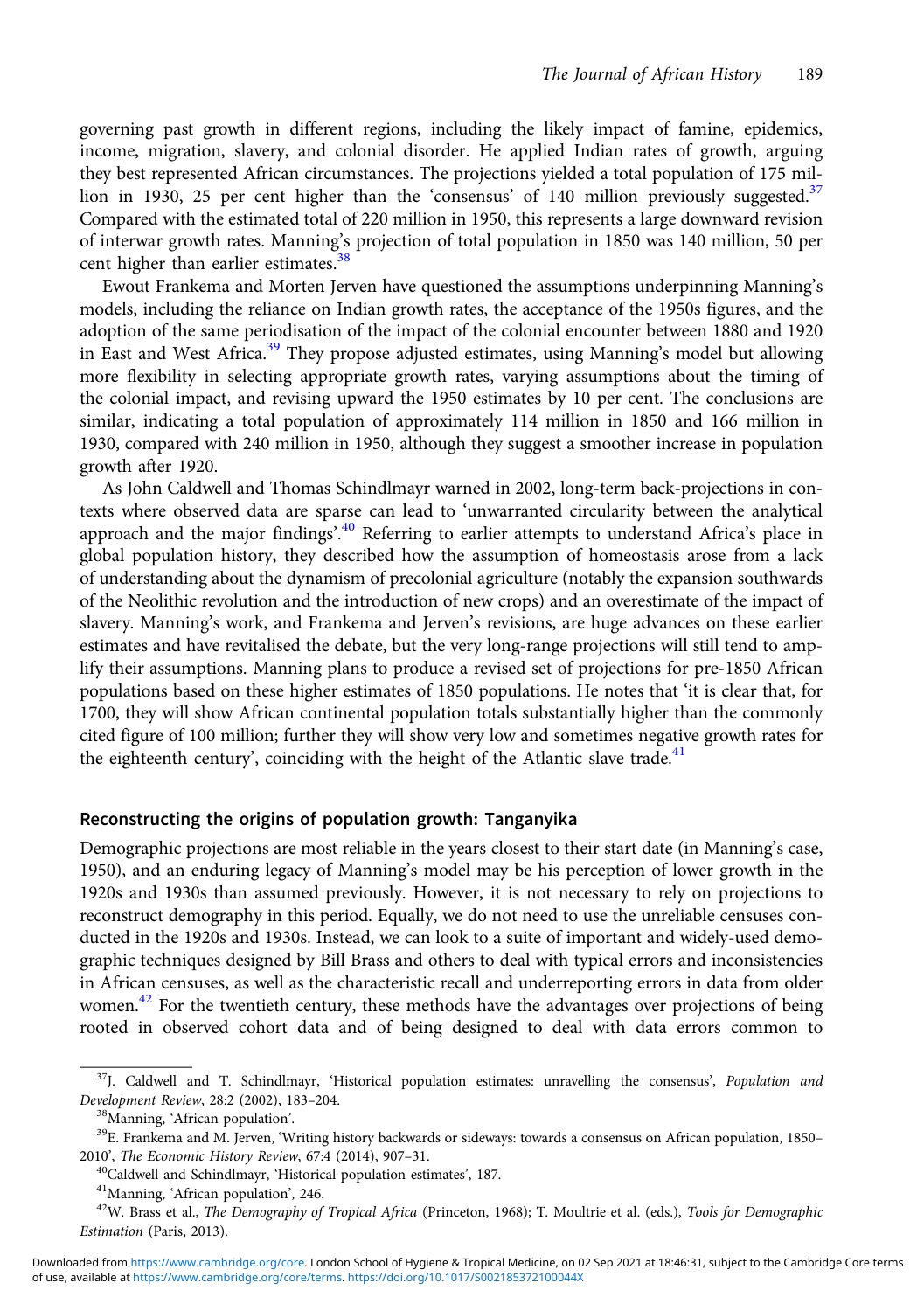sub-Saharan Africa. We can apply these techniques to cohort data for older women from the late colonial censuses and beyond and situate the (corrected and adjusted) estimates for these older women backward in time according to their birth date in order to understand demographic trends from the 1920s onwards.<sup>43</sup> Application of these techniques is not straightforward because the late colonial censuses have some quirks: data are presented in nonstandard age bands and infant mortality and fertility figures are presented for large age groups that themselves need to be disaggregated using models.<sup>44</sup> But through this work we can obtain estimates of fertility and mortality from the 1920s onwards, grounded in observations of midcentury censuses and adjusted on the basis of postcolonial censuses and surveys.

By applying Brass methods to the 1948 and 1957 Tanganyikan censuses and subsequent censuses and demographic surveys through the 1990s, I found clear evidence that the increase in fertility and child survival did not begin until the 1940s.<sup>45</sup> Fertility was around 4.5 births per woman for women born during the 1900s and 1910s; it began to rise for birth cohorts of women from the 1920s onwards, up to around 7 births for women born in the 1940s. This translates into a fertility rise from 4.5 to 7 births between the 1940s and 1970s, when women in those cohorts were of childbearing age. Mortality among children under five years of age was around 320 per 1000 births during the interwar period, and it declined steadily from then onwards, reaching about 130 per 1000 births in the 1990s. The methods are replicable elsewhere, provided that censuses contain information on current fertility (births in the last year), lifetime fertility (children ever born), and the number of children surviving.

The macro-level analysis reveals little about the determinants of demographic change. To understand these factors, I turned to micro-level analysis of parish registers. Church records have been a crucial source for European historical demography before modern vital registration and censuses.<sup>46</sup> Parish records of baptism, marriage, and burial can be linked through a process known as family reconstitution to obtain complete life histories for individuals, including birth, marriage, fertility histories, and death. Family reconstitution addresses the core challenge in using parish data for demography. Because registration only relates to parishioners, there exists an unavoidable lack of knowledge on the total population — the crucial denominator for calculating demographic rates. The reconstruction of fertility histories provides a measure of observation time which can be used as the denominator in place of the total population. Family reconstitution also assures internal consistency by following rigorous 'logical checking' of the data (for example, ensuring internal consistency between dates). $47$ 

I conducted family reconstitutions in four of the oldest and largest parishes in the interior of Tanganyika — Bukumbi, Kagunguli, Bugando, and Kome Island (in today's Mwanza and Geita Regions), which were all founded by the White Fathers (now known as the Missionaries of Africa). The reconstitution conducted within each parish was based on nominal record linkage between the baptism, marriage, and death registers.  $48$ 

<sup>&</sup>lt;sup>43</sup>See S. Walters, 'Fertility, mortality and marriage in northwest Tanzania, 1920–1970: a demographic study using parish registers' (unpublished PhD thesis, University of Cambridge, 2008), esp. chs. 5 and 6.

<sup>&</sup>lt;sup>44</sup>C. Martin, 'The East African population census, 1948: planning and enumeration', Population Studies, 3:3 (1949), 303– 20. Zanzibar's census was conducted separately until the unification of Tanzania in 1964. On using stable population models to create standard age groupings see Walters, 'Fertility', 224. I used the 5 per cent sample census of 1957 for age-specific data on current fertility.<br><sup>45</sup>The methods are detailed in full in Walters, 'Fertility'; see 156–8 for detail on the reconstruction of fertility using the

Gompertz relational model and 223–8 on estimating child mortality using indirect estimation.<br><sup>46</sup>E. Wrigley, R. Davies, J. Oeppen, and R. Schofield, *English Population History from Family Reconstitution*, 1580–1837

<sup>(</sup>Cambridge, 1997).<br><sup>47</sup>E. Wrigley, 'Family reconstitution', in E. Wrigley, D. Eversley, and P. Laslett (eds.), *An Introduction to English Historical* 

Demography (London, 1966).  $^{48}$ On conducting record linkage with these data, see Walters, 'Fertility', ch. 1.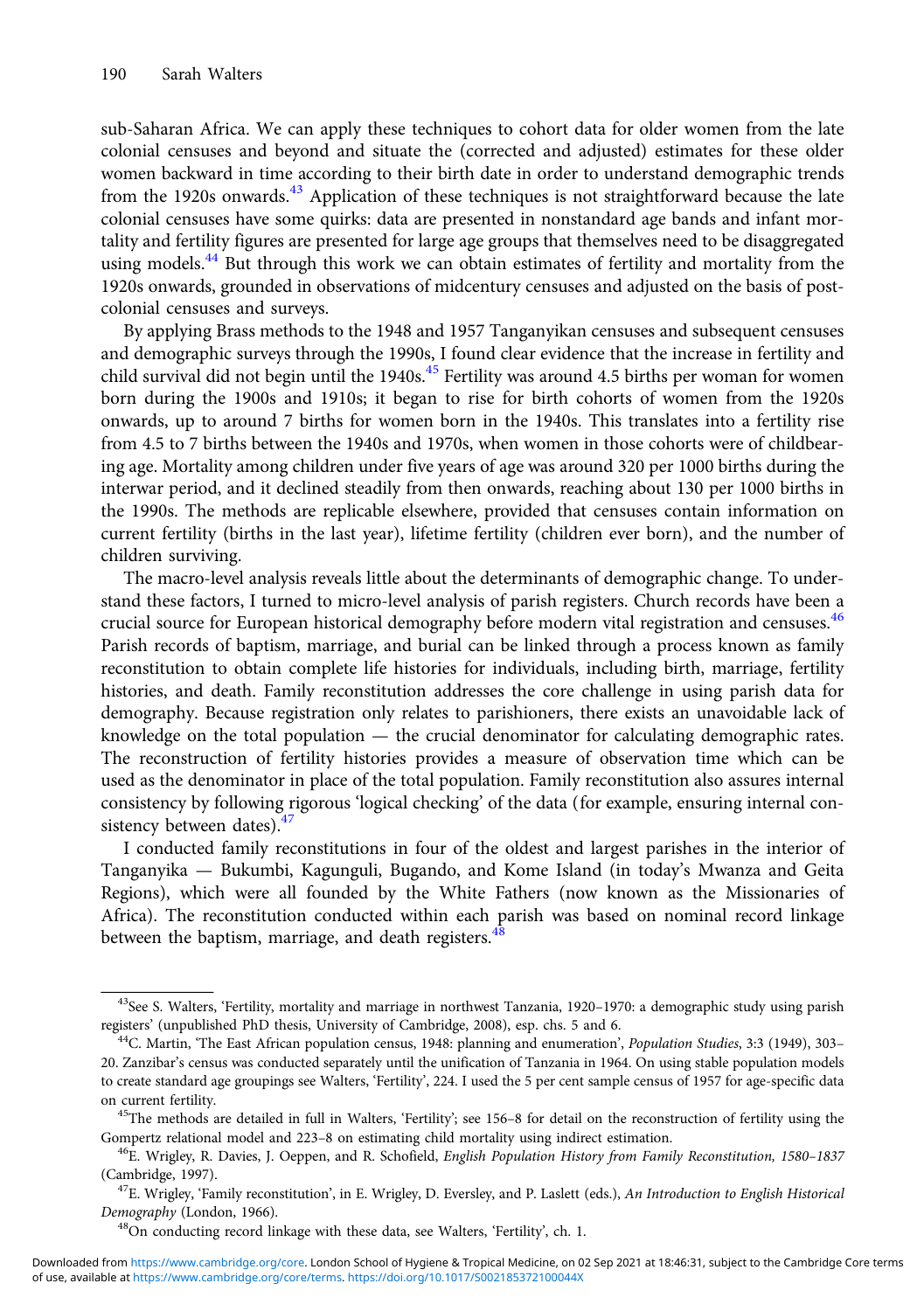The resulting Mwanza Historical Demographic Database contains approximately 60,000 individuals with linked records of birth, marriage, and death for the years 1920–70. I analysed fertility, marriage age, birth intervals, and child mortality using event history analysis. Mostly, the microdata agreed with the national-level trends. Fertility was fairly constant in the interwar period and began to rise in the 1940s. There is some evidence that child mortality began to decline in these parishes in the 1930s, slightly earlier than in the national-level analysis, but the mortality decline accelerated from the 1940s.<sup>49</sup> Birth intervals were stable or even widened slightly in the interwar period to around 32 months. From the 1940s there was a decline in spacing, and the median birth interval (for birth orders one to four) fell from 32 to 28 months between the 1940s and 1970s. This quickening in the pace of reproduction coincided with the national-level fertility rise. The decline in spacing happened earlier in Bugando parish in Mwanza town than in rural Bukumbi, or in Kagunguli (Ukerewe) and Kome island parishes. These trends are reinforced by contemporary observations from anthropologists who also noted that intervals declined around a decade earlier in urban than in rural areas in 1960s Mwanza.<sup>50</sup> A survey from that time showed that educated women in Mwanza town were weaning their babies four months earlier than educated rural women in Bukumbi and nearly nine months earlier than uneducated rural women.<sup>51</sup>

The decline in spacing may have resulted partly from Catholic policies to erode long periods of postdelivery sexual abstinence and extended breastfeeding. Priests linked extended abstinence with extramarital relationships and polygamy, which were considered the 'chief stumbling block' to Catholicism in East Africa.<sup>52</sup> Comparative research on birth spacing in Central Africa indicates that missionary concerns were not limited to Tanganyika. In Chilubula, Northern Rhodesia, one missionary described the widespread belief at the turn of the century that a breastfeeding infant would die if the mother conceived while still nursing, noting that 'as a child depends on its mother's milk for at least two years, it simply means that a husband cannot have normal free sexual relations with his wife for the duration, and this creates a situation in which polygamy is a least evil, as it were.<sup>53</sup> Nancy Rose Hunt has described similar campaigns in Belgian Congo, where the interests of Catholic missionaries and the labour demands of mining companies coincided in trying to reduce extended breastfeeding and postdelivery abstinence.<sup>54</sup>

Declining rates of secondary subfertility likely also contributed to declining birth intervals in Mwanza, although it is not possible to evaluate this with parish registers.<sup>55</sup> Contrary to Kitching's thesis, I found no evidence for declining marriage age in Mwanza during the interwar period. Marriage age fell for rural men from the 1940s, but it is unlikely this would have increased fertility significantly. For women, marriage age rose from the 1940s, and earliest in the urban parish. Rising marriage age may have been driven by a rise in bridewealth or by the growth of opportunities through education and employment.<sup>56</sup>

The concurrence of the parish microdata, the national-level analysis, and contemporary observations gives reassurance that fertility was fairly constant in interwar Tanganyika and that child

<sup>&</sup>lt;sup>49</sup>Ibid. See ch. 6 on child mortality.<br><sup>50</sup>G. Lang and M. Lang, 'The Sukuma of northern Tanzania', in A. Molnos (ed.), *Cultural Source Materials for Population* Planning in East Africa, Volume III: Beliefs and Practices (Nairobi, 1973), 224–33, esp. 229.<br><sup>51</sup>C. Varkevisser, 'The Sukuma of northern Tanzania', in Molnos, Cultural Source Materials, 234–48, esp. 234–5.<br><sup>52</sup>Tanzania Na

ditions on Ukerewe, Volume I', 1931.<br><sup>53</sup>'Kilubula: report from the staff for 1905', *Chroniques Trimestrielles*, 84:129 (July 1906). See also, R. Schoenmaeckers,

<sup>&#</sup>x27;The child-spacing tradition and the postpartum taboo in tropical Africa: anthropological evidence', in H. Page and R. Lesthaeghe (eds.), Child-Spacing in Tropical Africa: Traditions and Change (New York, 1981), 25–71.<br><sup>54</sup>N. Hunt, "Le bébé en brousse": European women, African birth spacing and colonial intervention in breast-feeding in

the Belgian Congo', *International Journal of African Historical Studies*, 21:3 (1988), 401–32.<br><sup>55</sup>U. Larsen, 'Primary and secondary infertility in Tanzania', *Journal of Health and Population in Developing Countries* 

<sup>(</sup>July 2003), 1–15.<br><sup>56</sup>Walters, 'Fertility', ch. 4.

of use, available at [https://www.cambridge.org/core/terms.](https://www.cambridge.org/core/terms) <https://doi.org/10.1017/S002185372100044X> Downloaded from [https://www.cambridge.org/core.](https://www.cambridge.org/core) London School of Hygiene & Tropical Medicine, on 02 Sep 2021 at 18:46:31, subject to the Cambridge Core terms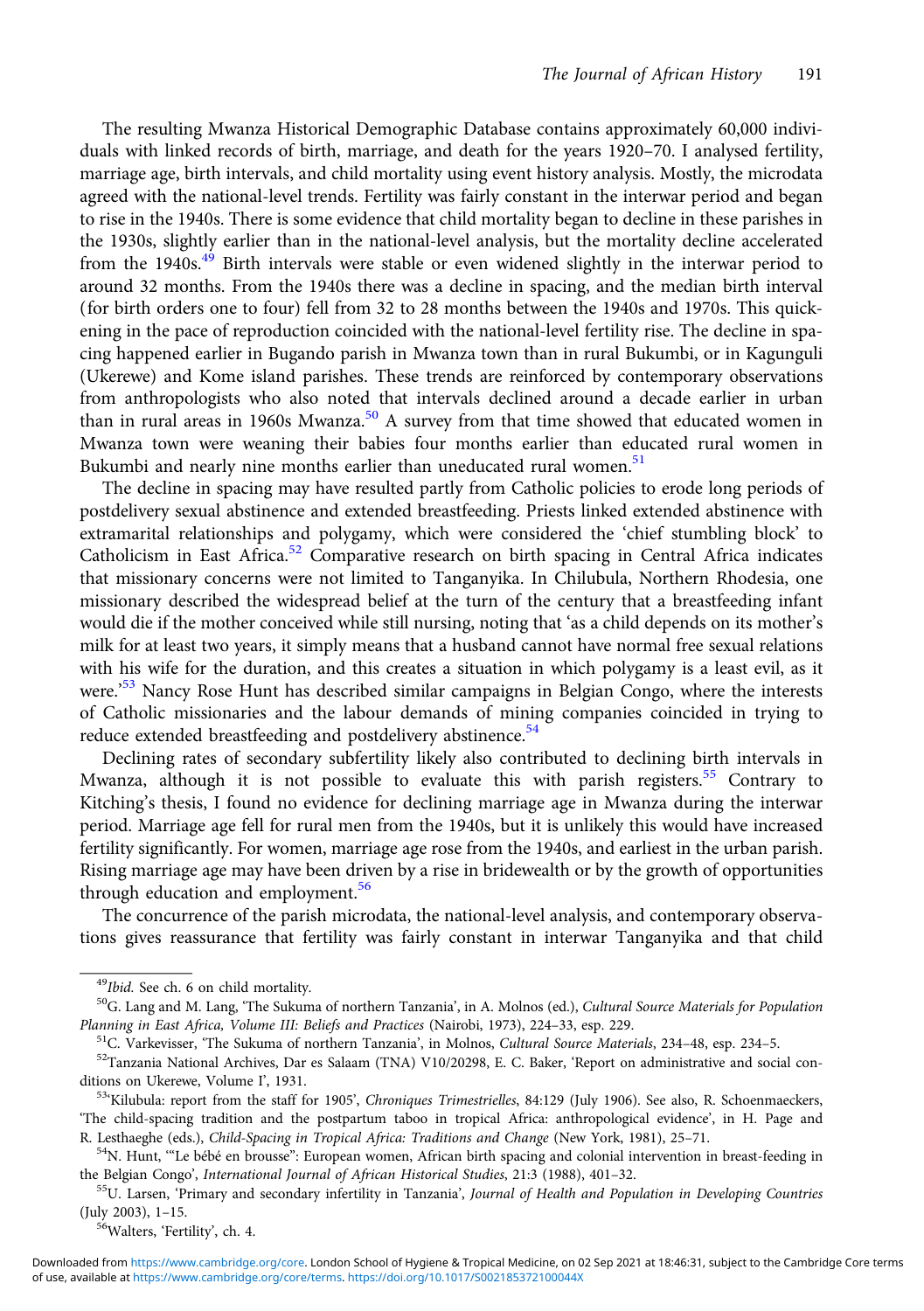mortality was falling slightly among Christians in the 1930s, but it also suggests that the child mortality decline became more widespread and significant in the 1940s, coupled with a dramatic rise in fertility sustained through the 1970s and driven by declining birth intervals and improved sexual and maternal health, and despite rising marriage age for women. What is lacking is information on adult mortality trends. Death recording in church records was variable, even for parishes founded by the same missionary organisation.<sup>57</sup> For the White Fathers, recording was better in those parishes which employed status animarum — states of souls registers, or 'touring cards', which contained linked vital data for families, similar to the family books kept in Lutheran parishes. Lutheran parish registers in Namibia showed evidence of a reduction in the fluctuations in adult death in the interwar period, which the authors interpreted as a possible decline in crisis mortality, although overall mortality decline was greatest after 1950.<sup>58</sup>

Three key points emerge from the macro- and micro-level analyses of demographic trends in Tanganyika. First, the upturn in fertility and major downturn in child mortality occurred in the 1940s. An earlier onset of decline in adult mortality is possible. Perhaps more importantly, the interrelationships between child survival and fertility, and evidence of 'zig-zag' change (varying trends in marriage age and interwar birth intervals for example), raise questions about seeking so-called 'origins' of population growth.<sup>59</sup> Finding the 'onset' might allow us to understand context and hypothesise cause, but demographic change can be a slow burner. The pattern of birth spacing for example suggests a birth cohort effect: shortening intervals in the 1940s occurred first among younger women who were growing up under the influence of the mission in the 1920s and 1930s. Hence, even if change occurred in the 1940s, the roots could have been earlier. $60$ Similarly, the 1940s child mortality decline coincided with improved access to antibiotics and vaccinations, but interwar increases in living standards and maternal health may also have been important. The decline in child mortality and birth spacing may also have been interrelated if birth spacing was practiced partly to maximise child survival. In other words, it is likely that both natalist and antinatalist arguments are correct to some degree. But the focus on the 1920s and 1930s has detracted attention from the significance of the post-1940 fertility rise.

Second, the timing of trends in marriage and birth spacing were different in rural and urban parishes, emphasising the significance of regional variation. Romaniuk showed huge regional diversity in fertility in Belgian Congo in the 1930s to 1960s, much of which he attributed to differences in secondary subfertility.<sup>61</sup> Shane Doyle's comparative study of Ankole, Buganda, and Buhaya adds further weight to the need for microhistory, unseating universalising discourses of African demographic exceptionalism.<sup>62</sup> He showed how investment in lineage expansion did not necessarily equate to growth in fertility and that social reproduction was construed as a wider balancing of property, production, and family relationships, with different demographic outcomes in the three societies.<sup>63</sup> Microdemographies that illustrate local ideologies and institutions governing social reproduction and fertility are needed alongside analysis of the macro-level trends.

<sup>&</sup>lt;sup>57</sup>S. Walters, 'Counting souls: towards a historical demography of Africa', *Demographic Research*, 34: (2015), 63–108.<br><sup>58</sup>V. Notkola, I. Timaeus, and H. Siiskonen, 'Mortality transition in the Ovamboland region of Nami

Population Studies, 54:2 (2000), 153–67. The quality of death recording should be a criterion in the selection of parishes

for future work.<br><sup>59</sup>On fluctuations in marriage age, see M. Wilson, 'Zig-zag change', *Africa*, 46:4 (1976), 399–409.<br><sup>60</sup>See ch. 5 in Walters, 'Fertility'.<br><sup>61</sup>A. Romaniuk, 'Increase in natural fertility during the earl Zaire', Population Studies, 34:2 (1980), 293–310. See also U. Larsen, 'Levels and trends in infertility in sub-Saharan Africa', in J. Boerma and Z. Mgalla (eds.), Women and Infertility in Sub-Saharan Africa: A Multi-disciplinary Perspective (Amsterdam, 2001), 25–69.<br><sup>62</sup>S. Doyle, *Before HIV: Sexuality, Fertility and Mortality in East Africa, 1900–1980* (Oxford, 2012).<br><sup>63</sup>See also S. Feierman, review of *Before HIV: Sexuality, fertility and mortality in East Africa, 190* 

Medical History, 60:4 (2016), 568–71.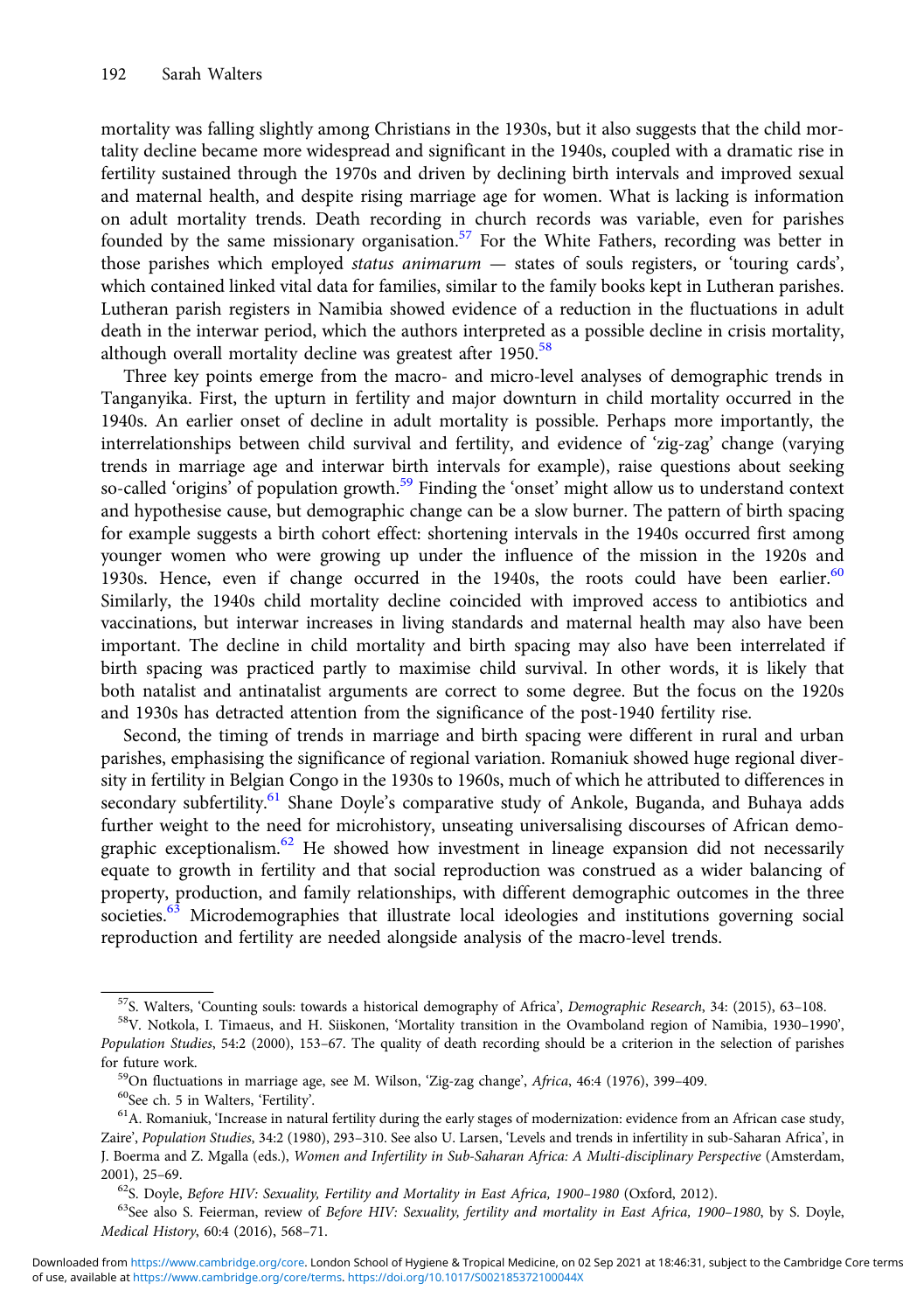Third, the large, sustained Tanzanian fertility rise between the 1940s and 1970s is important. Midcentury fertility rises have been identified elsewhere, for example in Kenya between the 1920s and 1970s, in Belgian Congo between the 1930s and 1960s, and from at least the 1950s in Nigeria and Ghana.<sup>64</sup> A 'pre-decline' rise in fertility is considered a step in demographic transition, occurring after child survival improves but before the cost of childrearing increases. Tim Dyson and Mike Murphy analysed pre-decline rising fertility in Africa.<sup>65</sup> Using World Fertility Survey data, they show rising fertility from at least the 1950s in many countries, stating it could have accounted for nearly half of total African population growth from the 1950s to the 1980s. In their 1985 paper, they described their conclusions as 'admittedly tentative' because of the lack of vital registration data to corroborate findings.<sup>66</sup> They called for more historical demography to ascertain whether the 'very high levels of fertility currently estimated for sub-Saharan Africa . . . are a temporary phenomenon the result of a recent rise'. 67

Given the extent of midcentury rising fertility across the region, it is surprising that it is absent from many accounts of twentieth-century demographic change. While the prospect of post-1940s rising fertility was flagged by both Iliffe and Caldwell, their focus was on the interwar 'origins'. The post-1940 rise is not mentioned in Dominique Tabutin and Bruno Schoumacker's influential study of African demography from 1950 to 2000, nor is it described in the accounts of Manning or Frankema and Jerven.<sup>68</sup> Frankema and Jerven note that 'the pace and the timing of the decline in (infant) mortality rates has outweighed and preceded the decline in fertility rates. . . . [A]s a result of the former, the majority of countries in sub-Saharan Africa reached a peak rate of population growth between 1960 and 1990', thereby crediting mid-twentieth-century population growth to falling mortality.<sup>69</sup>

Societies across the world have experienced birth order (parity)-specific and age-specific fertility decline, with fertility falling particularly sharply among young women seeking to avoid premarital pregnancy in contexts where marriage age was rising and among older mothers seeking to cease childbearing once desired family size had been achieved. In Africa, by contrast, Caldwell, Orubuloye, and Caldwell argued that fertility decline would be experienced by women at all maternal ages and parities, driven by widening birth intervals.<sup>70</sup> They saw the roots of this trajectory in pronatal, religiocultural institutions and modes of sexuality which arose in contexts of historically high mortality and hostile environments.<sup>71</sup> There has been ongoing debate about the degree of 'exceptionalism' in African fertility decline.72 Lengthening birth intervals have been central to the decline of fertility in many (although not all) parts of Africa, and while intervals have also lengthened elsewhere, their non-parity-specific and non-age-dependent character has been especially important in the region. Scholars have argued that the patterning of birth intervals in the region

<sup>&</sup>lt;sup>64</sup>B. Brass and C. Jolly, 'Fertility trends', in B. Brass and C. Jolly (eds.), Population Dynamics of Kenya (Washington, DC, 1993), 51–91; Romaniuk, 'Increase', 296; S. Gaisie, 'Some aspects of fertility studies in Ghana', in J. C. Caldwell and C. Okonjo (eds.), The Population of Tropical Africa (New York, 1968), 245; P. Olusanya, 'Modernisation and the level of fertility in

Western Nigeria', in IUSSP International Population Conference (London, 1969).<br><sup>65</sup>T. Dyson and M. Murphy, 'The onset of fertility transition', *Population and Development Review*, 11:3 (1985), 399–440.<br><sup>66</sup>*Ibid.* 430n54.

weight by current stalls in fertility decline.<br><sup>68</sup>D. Tabutin and B. Schoumaker, 'The demography of sub-Saharan Africa from the 1950s to the 2000s', *Population* 

<sup>(</sup>English edition), 59:3–4 (2004), 457–555.<br><sup>69</sup>Frankema and Jerven, 'Writing history backwards or sideways', 917–18.<br><sup>70</sup>J. Caldwell, I. Orubuloye, and P. Caldwell, 'Fertility decline in Africa: a new type of transition?',

Development Review, 18:2 (1992), 211–42.<br><sup>71</sup>See also J. Caldwell, 'The cultural context of high fertility in sub-Saharan Africa', *Population and Development Review*,

<sup>13:3 (1987), 409–37.&</sup>lt;br><sup>72</sup>T. Moultrie, T. Sayi, and I. Timaeus, 'Birth intervals, postponement, and fertility decline in Africa: a new type of tran-

sition?', Population Studies, 66:3 (2012), 241-58; I. Timaeus and T. Moultrie, 'Pathways to low fertility: 50 years of limitation, curtailment, and postponement of childbearing', Demography, 57:1 (2020), 267–96.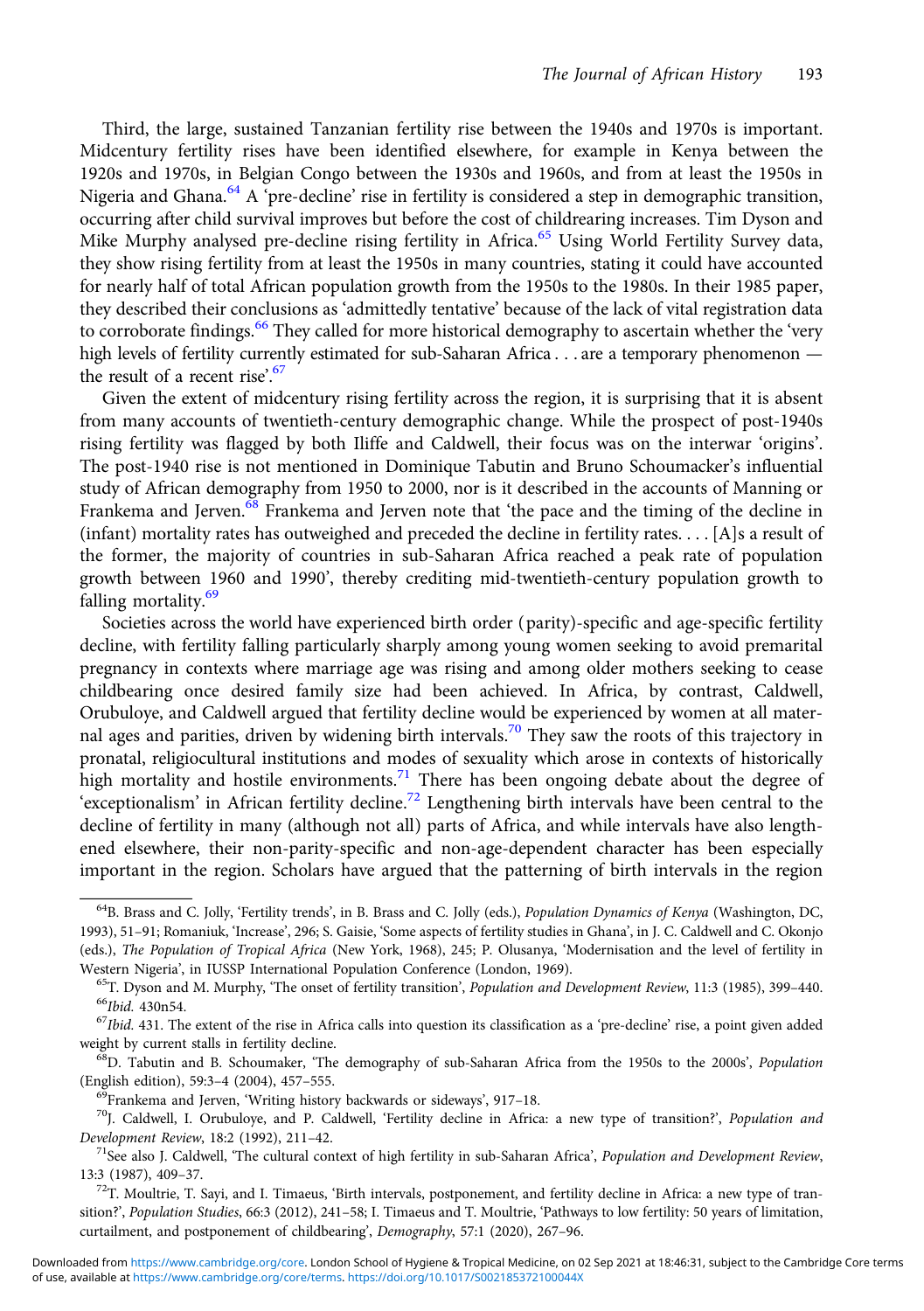suggests that they may be driven not by the desire to limit overall numbers of children or to ensure a specific interval, but rather by the decision not to have another birth right now.<sup>73</sup> Those decisions, or postponed decisions, are contingent on the immediate personal, economic, and political contexts in which they are made, representing a flexibly strategic approach to family building in contexts of uncertainty.<sup>74</sup> Precarity and vulnerability influence the decision not to have a birth right now, and with available modern contraception those decisions express themselves as long birth intervals and reduced fertility.<sup>75</sup> In this view, fertility decline in Africa might be occurring even in the context of large family size preferences, with birth control used to optimise maternal and child health and survival or to postpone childbearing until better times — a situation which shakes assumptions about the inevitable and linear process of fertility transition.<sup>76</sup>

The unanswered question is how the large and sustained pre-decline rise in fertility fits against this picture of exceptionalism in fertility decline. In many accounts of fertility transition, the predecline rise is not acknowledged at all. Indeed, in the Changing African Family Project, pre-decline fertility was presented as 'stable' and 'high'.<sup>77</sup> Demographers, following Caldwell, Orubuloye and Caldwell, have sometimes emphasised rather static 'traditional pronatalist social, economic, and cultural practices' as the 'explanation' for continuing high fertility preferences in the region.<sup>78</sup> But a key question to ask is why intervals should have declined from the 1940s to the 1970s, only to widen again in the 1980s. There is an issue about whether these transitions have the same drivers  $$ the desire to maximise reproductive success — and whether the independent variable has been social and technological enablers. Did the twentieth-century fertility rise represent a 'loss of control' over reproduction through the erosion of traditional institutions and knowledge in the context of changing gender and generational relations, and has the availability of modern contraception enabled the resumption of control?<sup>79</sup> Or are contemporary trends driven by an entirely different set of agendas conditioned by contingent circumstances, modern schooling, and the status of women?<sup>80</sup>

Cheikh Mbacké argues that 'understanding the African social supports for high fertility as a rational response to historical circumstances and not a peculiar expression of African cultures and social organization is a necessary condition both for advancing demographic transition theory and for designing culturally sound family planning programs'.<sup>81</sup> Specifically, addressing the rise, fall, and stall in fertility in the second half of the twentieth century is important. Mbacké's despair about 'the ignorance of African history by students of population and particularly demographers, be they Africans or Africanists' is a warning, and it is crucial that at least some future projects on longterm demographic trends are grounded in micro-level studies. As Doyle shows, reductionist narratives of 'natalism' will not suffice; cultures of reproduction and sexualities are oriented in specific social, economic, and epidemiological circumstances, and they are distinct even between neighbouring societies.<sup>82</sup> Mbacké goes on: 'the major argument of detractors of the study of African historical demography—the lack of data—is patently weak. Of course, data similar to those used in the

<sup>&</sup>lt;sup>73</sup>Moultrie, Sayi, and Timaeus, 'Birth intervals'.<br><sup>74</sup>J. Trinitapoli and S. Yeatman, 'The flexibility of fertility preferences in a context of uncertainty', *Population and*<br>Development Review, 44:1 (2018), 87-116.

<sup>&</sup>lt;sup>75</sup>Johnson-Hanks, 'Uncertainty'.<br><sup>76</sup>C. Bledsoe, A. Hill, and U. D'Alessandro, 'Constructing natural fertility: the use of Western contraceptive technologies in rural Gambia', Population and Development Review, 20:1 (1994), 81-113.<br><sup>77</sup>F. Olu Okediji, J. Caldwell, P. Caldwell, and H. Ware, 'The Changing African Family Project: a report with special ref-

erence to the Nigerian segment', *Studies in Family Planning*, 7:5 (1976), 126–36.<br><sup>78</sup>J. Bongaarts, 'Africa's unique fertility transition', *Population and Development Review*, 43:S1 (2017), 39–58, esp. 55.<br><sup>79</sup>Turshen, '

Review, 20 (1994), 188-93, esp. 192.<br><sup>82</sup>Doyle, *Before HIV*.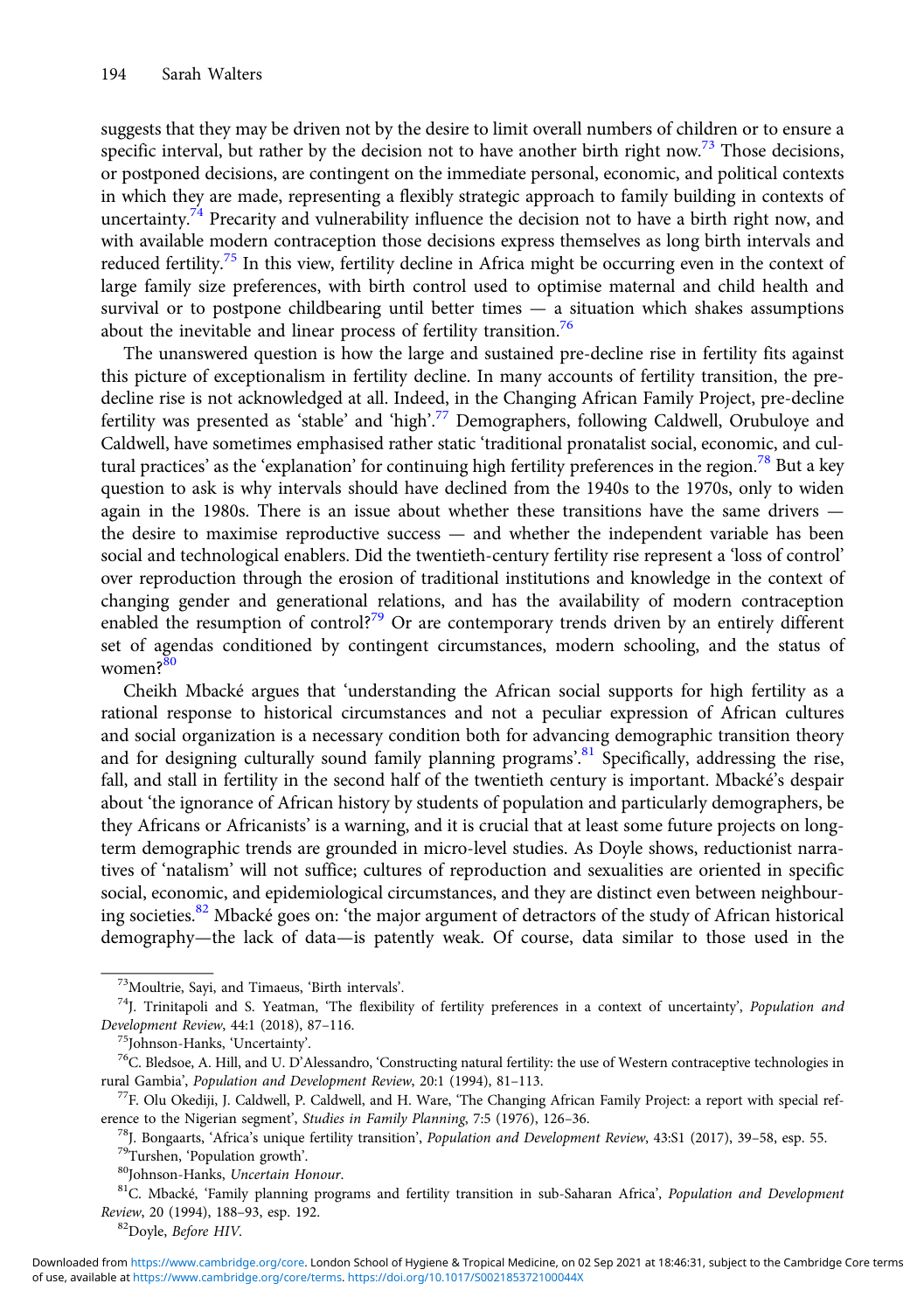Princeton project on the European demographic transition are not available, but a huge amount of relevant data does exist and awaits analysis'.<sup>83</sup> In the next section, I consider the promise of parish register data for the further expansion of historical demography in Africa. I described the results of the Tanganyikan study above, and next I consider the extension of this work based on my recent evaluation of 35 parishes in Eastern, Central, and Southern Africa, as well as the wider literature. I utilise the moral demography approach in my analysis and reflect on the value of this framework for population history more widely in the region.

## Data, evidence, meaning: Contributions of moral demography

Work has been ongoing on African parish registers since the 1950s.<sup>84</sup> Studies have been conducted in the Kingdom of Kongo, Burundi, South Africa, Uganda, Tanzania, Namibia, Malawi, and Zambia.<sup>85</sup> They have varied in ambition, ranging from examinations of single registers over short timespans to reconstructed cohort studies to full-scale reconstitutions. The timeframes have ranged from the seventeenth century to the present day, and the parishes studied were founded by a range of missionary societies and denominations. Record keeping varies accordingly, which can affect the scope of analyses.<sup>86</sup> Results have been discussed throughout this paper: for example, evidence that mortality decline was quite modest in the interwar period, but that from the 1940s to the 1950s improved survival played a significant role in population growth, which was also driven by rapidly rising fertility.<sup>87</sup> Explicable, meaningful differences have been identified in the demographic histories of even neighbouring societies, suggesting the need for further micro-level studies.<sup>88</sup> But before expanding this work, it is important to consider the implications of the missionary context for the use and interpretation of these data.

The relative youth of the church in much of Africa implies censoring and compositional effects, precluding demographic reconstruction for the first decades of a new parish. Censoring is a form of missing data wherein the event of interest may be experienced outside of observation time. For example, many early converts were adults who were already married and had children before seeking baptism. Those prior marriages and births were not always documented in the parish record, so marriage age and fertility may be biased unless censoring is factored into analyses. Likewise, there is censoring in recent records, because many people remain alive and so have incomplete life histories. Work is therefore needed to define observation time and inclusion criteria. Additional markers of presence in the parish not related to birth, marriage, and death (the 'events of interest'), such as payment of tithes or attendance at church, can enable the application of event history analysis with appropriate censoring points.

In European historical demography, wider representativeness is claimed of the parish data.<sup>89</sup> A similar claim for representativeness may be valid in some African contexts. Thornton argues that baptism was universal in the Kingdom of Kongo, even if there was variation in the extent to

<sup>&</sup>lt;sup>83</sup>Mbacké, 'Family planning', 192.<br><sup>84</sup>A. Nhonoli, 'An enquiry into the infant mortality rate in rural areas of Unyamwezi', *The East African Medical Journal*, 31 (1954), 1–12.<br><sup>85</sup>V. Notkola and H. Siiskonen, *Fertility, Mortality and Migration in SubSaharan Africa: The Case of Ovamboland in North* 

Namibia, 1925–90 (Basingstoke, UK, 2000); S. Doyle, 'Population decline and delayed recovery in Bunyoro, 1860–1960', The Journal of African History, 41:3 (2000), 429–58; Doyle, Before HIV; J. Katzenellenbogen, D. Yach, and R. Dorrington, 'Mortality in a rural South African mission, 1837–1909: an historical cohort study using church records', International Journal of Epidemiology, 22:6 (1993), 965–75; G. Feltz, 'Catholic missions, mentalities and quantitative history in Burundi 1990–1962', in B. Fetter (ed.), Demography from Scanty Evidence (Boulder, CO, 1990); Thornton, 'Demography and history'; Walters, 'Counting souls'.<br><sup>86</sup>Walters, 'Counting souls'.<br><sup>87</sup>Notkola, Timaeus, and Siiskonen, 'Mortality transition'; Walters, 'Fertility'.<br><sup>88</sup>Doyle, *Before HIV*.<br><sup>89</sup>Wrigley, Davies, Oeppen, and Schofield, *English Pop*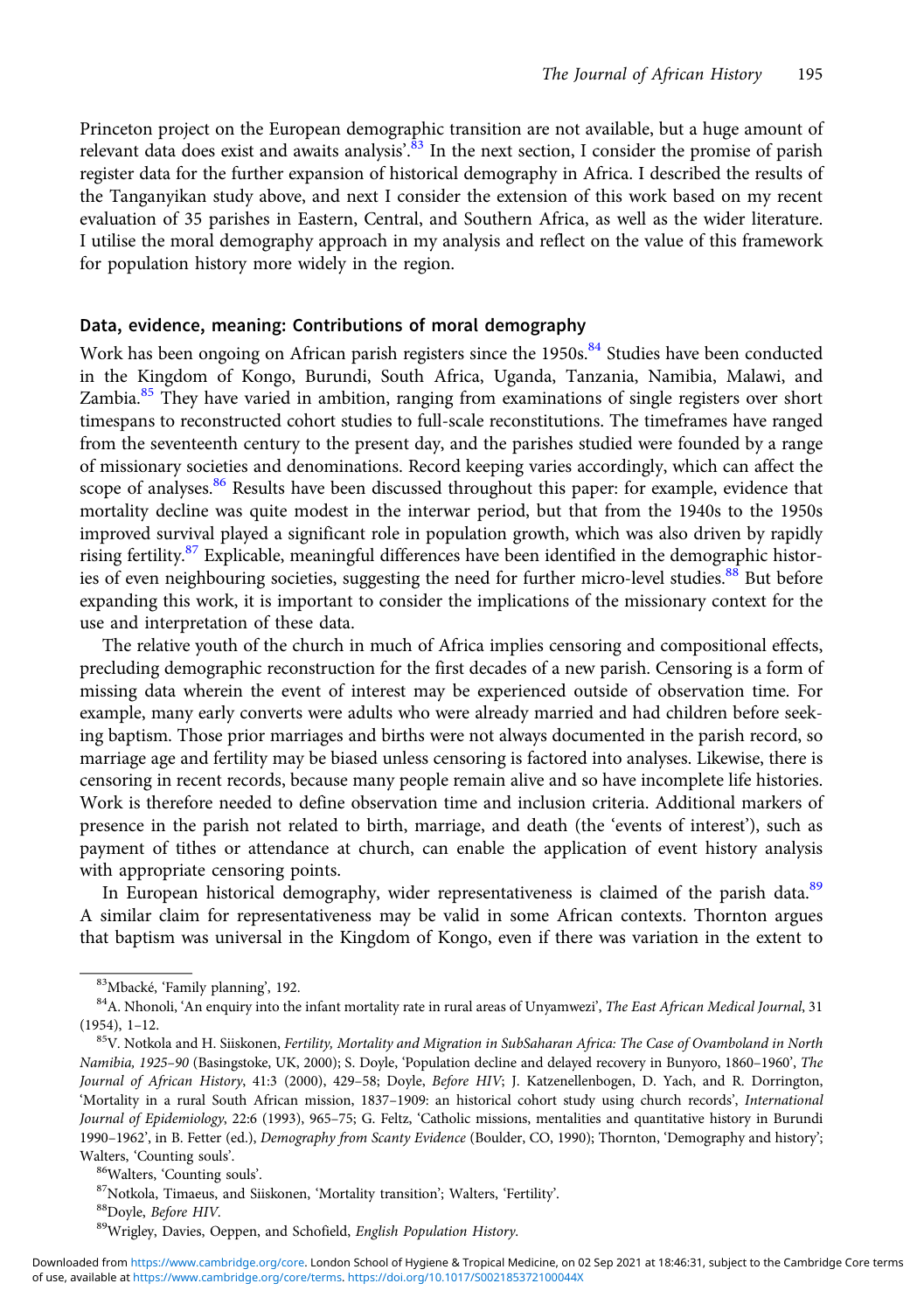which Catholicism was embraced, and hence he scales up from the baptism records to the wider population.<sup>90</sup> In general, there are several reasons against generalisation from parish records in Africa. At least in the early years of a new parish, converts were not 'typical' of wider populations. In Bukumbi, Tanganyika, there was a preponderance of freed slaves, runaway women, and orphans, and this was quite typical of late nineteenth-century missions.<sup>91</sup> Nancy Rose Hunt has noted that even in regions of mass Catholic conversion, such as Belgian Congo, the early converts tended to come primarily from 'subordinated rather than dominant groups'.<sup>92</sup> Missionaries deliberately selected vulnerable populations in choosing mission locations, perceiving that their medicines, food, and firepower would have even greater power to attract people to the church.<sup>93</sup>

Missionary criteria for the siting of new missions were selective, including geographic factors such as the potential for agriculture and suitability of the soil for brickmaking, as well as the 'healthiness' of the site and the distance from other missions.<sup>94</sup> Places were chosen based on the perceived potential for conversion of the local population, including apparent monotheism and monogamy.95 For example, in Rosa mission site in Northern Rhodesia, Father Tanguy noted that 'there [we]re many good, solid couples around the villages, quite in accordance with the Christian teaching on marriage, and . . . the idea of indissolubility [of marriage] was traditionally quite acceptable, if not practised.<sup>96</sup> Missions were further established in areas with relatively settled populations that were less prone to migratory labour.<sup>97</sup> For example, missionaries thought that Kawambwa had potential as a mission site because the people had an 'advantage' over 'our roaming BaBemba: they are stable, they do not shift their villages every now and then in search of trees. The reason is that all their villages are built on the banks of rivers and huge marshes teeming with fish.<sup>'98</sup>

Furthermore, missionary competition in the region was considered 'one more reason to implant a mission station of ours right in the heart of the district before it is totally won over to Protestantism'.<sup>99</sup> This early mission geography implies selection effects in Christian populations in the founding decades. Selectivity is likely compounded over time by the concentration of educational and medical institutions near missions and the wider legacy of mission stations for economic development.<sup>100</sup> As a result, there is a risk that apparent shifts in demographic outcomes actually reflect 'compositional effects', wherein the characteristics of individuals recorded in the records were changing over time.

Another potential critique of using church records for historical demography is that they might only record individuals and structures which conform to Christian expectations. Family reconstitution can then only reconstruct family as imagined and condoned by the church. The registers were structured to reflect the Christian ideal of stable, monogamous matrimony and the assumption of

100F. Meier zu Selhausen, M. van Leeuwen, and J. Weisdorf, 'Social mobility among Christian Africans: evidence from Anglican marriage registers in Uganda, 1895–2011', Economic History Review, 71:4 (2017), 1291–321; N. Nunn, 'Religious conversion in colonial Africa', American Economic Review: Papers and Proceedings, 100:2 (2010), 147–52.

<sup>&</sup>lt;sup>90</sup>Thornton, 'Demography and history'.<br><sup>91</sup>Walters, 'Fertility', 25.<br><sup>92</sup>N. Hunt, *A Colonial Lexicon of Birth Ritual, Medicalization, and Mobility in the Congo (Durham, NC, 1999), 43. Derek* Peterson has also shown how early converts in Kikuyuland were often land-poor young men, see D. Peterson, '"Be like firm soldiers to develop the country": political imagination and the geography of Gikuyuland', The International Journal of African Historical Studies, 37:1 (2004), 71–101, esp. 75.<br><sup>93</sup> Mambwe diary, 25 January 1893', *Chroniques Trimestrielles*, 10:60 (October 1893).<br><sup>94</sup>R. Jedwab, F. Meier zu Selhausen, and A. Moradi, 'The economics of missionary ex

implications for development', Centre for the Study of African Economics, Working Paper Series 2018–07, University of Oxford, 2019; Fr Guillerme, 'Kilubula', Chroniques Trimestrielles, 57:108 (July 1904); Faith and Encounter Centre Zambia,

Lusaka (FENZA) 5-ZWF-MD 64, Fr Mazé's translation of Mambwe diary, 8 June 1895.<br><sup>95</sup>'Kilubula: report from the staff for 1905', *Chroniques Trimestrielles*, 84:129 (July 1906).<br><sup>96</sup>FENZA 4-WF-PE 66, translation of *Petit* 

 $^{99}Ibid.$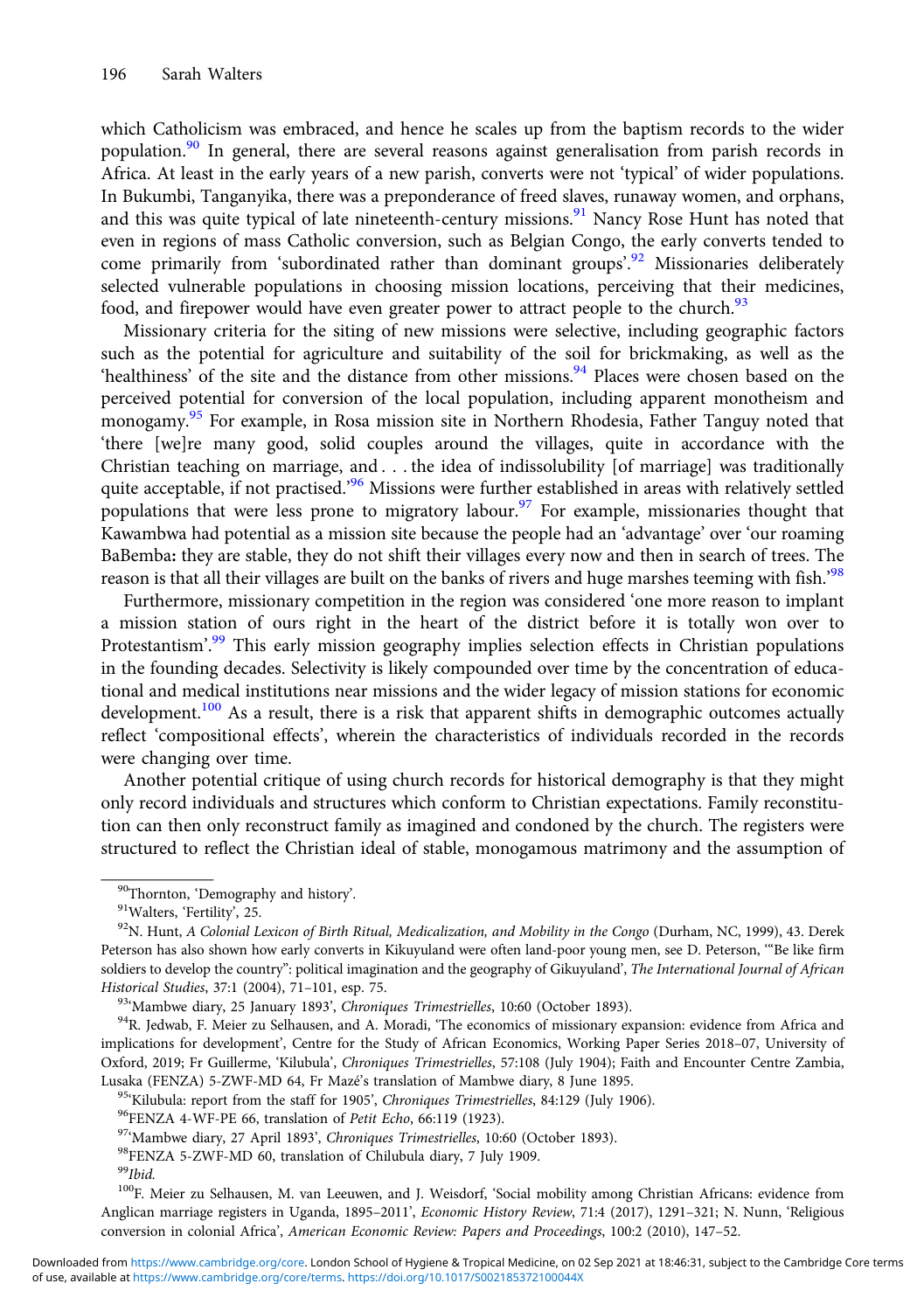biological parentage.<sup>101</sup> But, as one missionary noted in Chilubula, the people did not necessarily 'have the same ideal as we have. Polygamy is part of the tradition.... Another problem in marriage . . . is the ease with which the couples separate when they have grown tired on each other. . . . One good point in the family traditions of our BaBemba: an orphan is never abandoned', referring to the common practice of fostering by relatives.<sup>102</sup> Differences between missionary expectations and local realities raise questions about whether church registers truly capture African family structures and how those structures changed over time.

Missionaries also worked to engender 'Christian' ways of being and reproducing in these parishes. They censured (or excommunicated) converts for extramarital or polygamous relationships, and they tried to reform practices which they saw as un-Christian. Missionaries in Mwanza campaigned against rising bridewealth, which was perceived as a barrier to marriage that could lead to premarital sex.<sup>103</sup> They also fought against dances which they associated with promiscuity, and tried to change female initiation institutions, such as the *maji* (shared dormitories), where sex and marriage education took place.<sup>104</sup> Similar examples of missionary intervention in intimate lives exist in parishes across the region.<sup>105</sup>

Therefore, the problem is not only how to capture African realities using sources which are structured to reflect Christian ideals, but also how to measure change over time using sources designed by the agents promoting change and which excluded individuals who failed to conform — a situation which raises issues of hegemony and ethics that go beyond simple demographic analyses.<sup>106</sup> The question is whether we can critically evaluate categories and events in the parish record while also using it to generate demographic rates.

Critical reconstruction is possible for two reasons. First, the conversation between priests and people about Christianity, morality, and family life has left a rich seam in the archives which can be unpicked alongside the quantitative data to understand processes of change.<sup>107</sup> Second, priests often kept detailed track of the 'transgressions' of their parishioners directly in the parish record, making it possible to integrate them into analyses. In parishes in Northern Rhodesia and Nyasaland founded by the White Fathers, priests recorded the actual living arrangements of families, including absent spouses, runaway children, and additional wives, in 'states of souls' registers. In the Tanganyikan parishes, 'touring cards' performed a similar function. White Fathers judged the 'depth' of Christianity by assessing the degree to which people were conforming to Catholic moral codes around family life and reproduction.<sup>108</sup> Hence, these registers were used by priests to assess the success of their work and the 'depth' of conversion, and also to know who was eligible to receive sacraments.<sup>109</sup> Record keeping was motivated by parishioners as well as priests — in the absence of wider vital registration, parish records have been a crucial tool in people's 'legal' identities, and they

<sup>&</sup>lt;sup>101</sup>On competing indigenous conceptions of parentage, see R. Stephens, 'Lineage and society in precolonial Uganda', The Journal of African History, 50:2 (2009), 203–21.<br><sup>102</sup> Kilubula: report from the staff for 1905', Chroniques Trimestrielles, 84:129 (July 1906).<br><sup>103</sup>B. Larsson, Conversion to Greater freedom? Women, Church and Social

Colonial Rule (Stockholm, 1991), 95; H. Cory, Sukuma Law and Custom (London, 1953), 16.<br><sup>104</sup>Mwanza Regional Archives, Mwanza, Tanzania (MRA) 10/107/122, address by Fr Langemeyer to the Provincial

Education Committee, Mwanza, 7 May 1929; Cory, Sukuma Law, 39-40; R. Tanner, 'The sexual mores of the Basukuma',

International Journal of Sexology, 8 (1955), 238–41.<br><sup>105</sup>L. Thomas, *Politics of the Womb: Women, Reproduction, and the State in Kenya* (Berkeley, 2003); Hunt, "Le bébé".<br><sup>106</sup>S. Szreter, H. Sholkamy, and A. Dharmalingam, Critical Demography (Oxford, 2004).<br><sup>107</sup>J. Comaroff and J. Comaroff, Of Revelation and Revolution, Volume I: Christianity, Colonialism and Consciousness in

South Africa (Chicago, 1991); A. Stoler, Along the Archival Grain: Epistemic Anxieties and Colonial Common Sense (Princeton, 2009).<br><sup>108</sup>S. Walters, 'Becoming and belonging in African historical demography, 1900–2000', in P. Kreager and A. Bochow (eds.),

Fertility, Conjuncture, Difference: Anthropological Approaches to the Heterogeneity of Modern Fertility Declines (New York, 2017), 72–100. 109Walters, 'Counting souls'.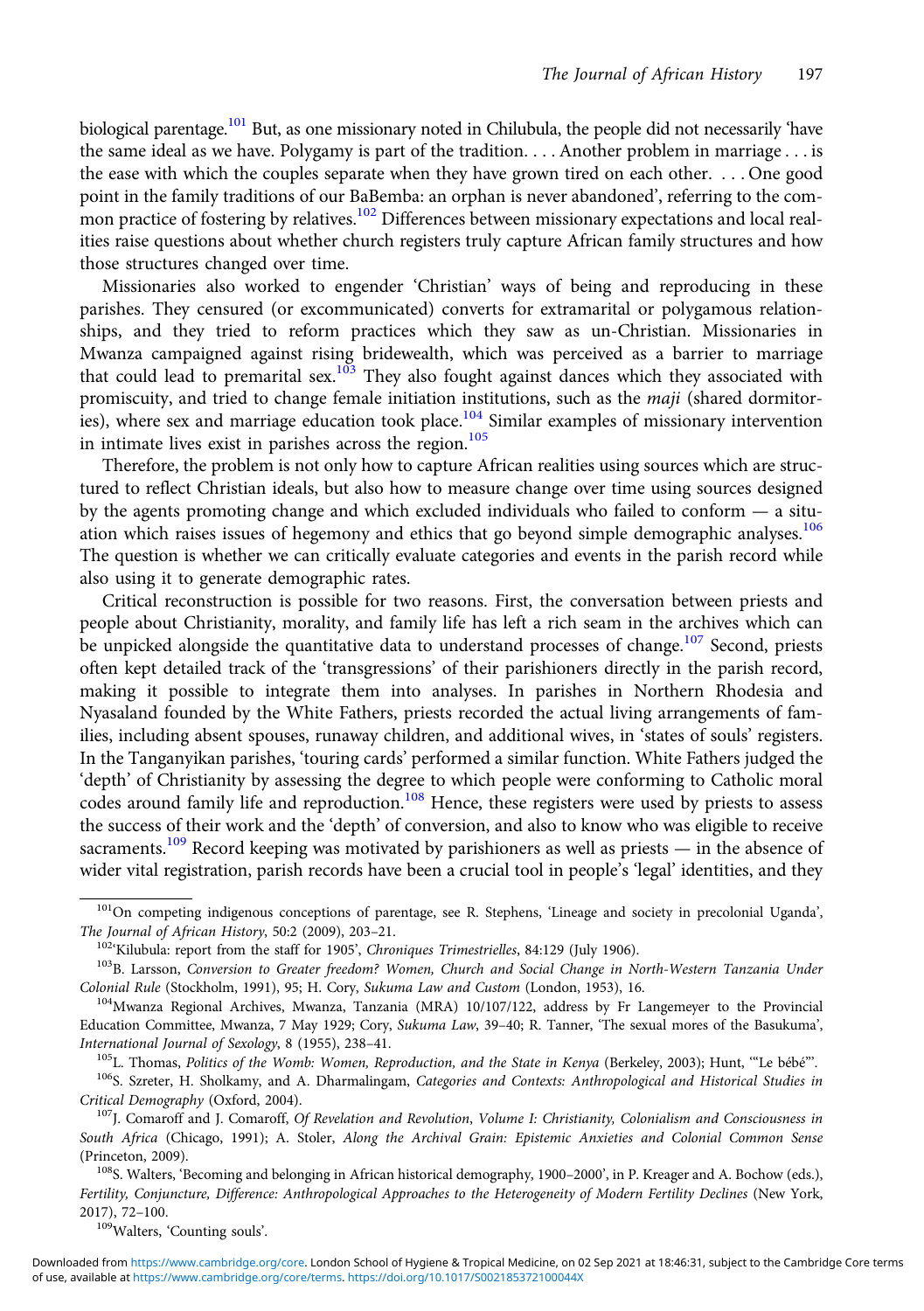were — and remain — widely embraced.<sup>110</sup> For the historical demographer, such records not only ease linkage for family reconstitution, but also allow analysis beyond the confines of the Christian ideal.

A complicating factor is a decline in detailed recording over time, at least in the Catholic parishes. While early missionaries kept thorough, personal, judgemental accounts of all of their parishioners, there was a gradual shift over time as Christianity became established and as a movement towards 'inculturation' (the process of working through rather than against African modalities) gained traction. It is difficult to deal with such a gradual decline quantitatively. A critical approach begins by understanding the shape of these recording trends and their likely explanations. Constructively, we can then restrict observation time in specific parishes when recording practices changed.

There is productive circularity here. Disjuncture in recording practice, as observed in the parish record, leads to studying the changing relationship between church and people, which in turn leads to improved understanding of recording practice and knowing how to censor data from each parish. The shifting relationship between church and people that underscores the changing data formats also implies shifting forces in the creation of social reproduction in Africa because the church moved away from *censuring* local practices and towards working with them. The moral demography approach views parochial registration as both 'sign' and 'symptom' of wider forces in religion and reproduction in Christian missions in Africa.<sup>111</sup> This reflects the reflexive processes we find in studies of moral economy.<sup>112</sup> Such reflexivity differs from a more standard approach to demographic research, which would verify source reliability and make appropriate adjustments, but with the singular aim of reconstructing demographic rates. In the reflexive approach, rather than trying to control for compositional and selection effects, we work with the subjectivities in the data to reveal underlying mechanisms of ideational change. The aim is to engage with the processes of change, considering the ways in which Christianity gained traction in certain communities; how the church worked to affect reproduction; how people used the church to manage their resilience in response to changing contexts and uncertainty; how arguments about family, morality, and responsibility arose in the contexts of wider social and religious change; and how record keeping was central to the working out of these debates, leaving a textured legacy for demographic reconstruction.

Core to the approach is an understanding that (social) reproduction may not always delineate along demographic lines: people seek to manage their fertility, mortality, and migration within a wider dynamic of contingent circumstances and construal parameters, which themselves are historically grounded but constantly changing.<sup>113</sup> In that view, a drive towards lineage expansion may lead to pronatal ideologies which live alongside sexual conservatism, and in which other assets (property, land, education, wealth, security, governance) and considerations (migration, labour, politics, conflict, nationalism) bear on family-building and demographic outcomes, as Shane Doyle and Steven Feierman have emphasised.<sup>114</sup> Such ideologies and lived realities feature in moral debates enacted through civic and social spheres.<sup>115</sup> Those debates leave trails. Where family formation is morally construed  $-$  as in the process of Christian conversion, just as in the growth of rural capitalism — people document their own and others' experiences as a means of judgement, surveillance,

<sup>110</sup>S. Szreter, 'The right of registration: development, identity registration, and social security—a historical perspective', World Development, 35:1 (2007), 67–86. Consider parallels in how record books for Mau Mau fighters, 'established permanent records of virtuous conduct among a people demoralised by class formation'. D. Peterson, 'Wordy women: gender trouble and the oral politics of the East African revival in Northern Gikuyuland', The Journal of African History, 42:3 (2001), 469-89, esp. 489.<br>
<sup>111</sup>P. Bourdieu, *The Rules of Art: Genesis and Structure of the Literary Field (Stanford, 1995), xx.*<br>
<sup>112</sup>A. Sayer, 'Moral economy and political economy', *Studies in Political Economy*, 61: (2000), 79–104.

of use, available at [https://www.cambridge.org/core/terms.](https://www.cambridge.org/core/terms) <https://doi.org/10.1017/S002185372100044X> Downloaded from [https://www.cambridge.org/core.](https://www.cambridge.org/core) London School of Hygiene & Tropical Medicine, on 02 Sep 2021 at 18:46:31, subject to the Cambridge Core terms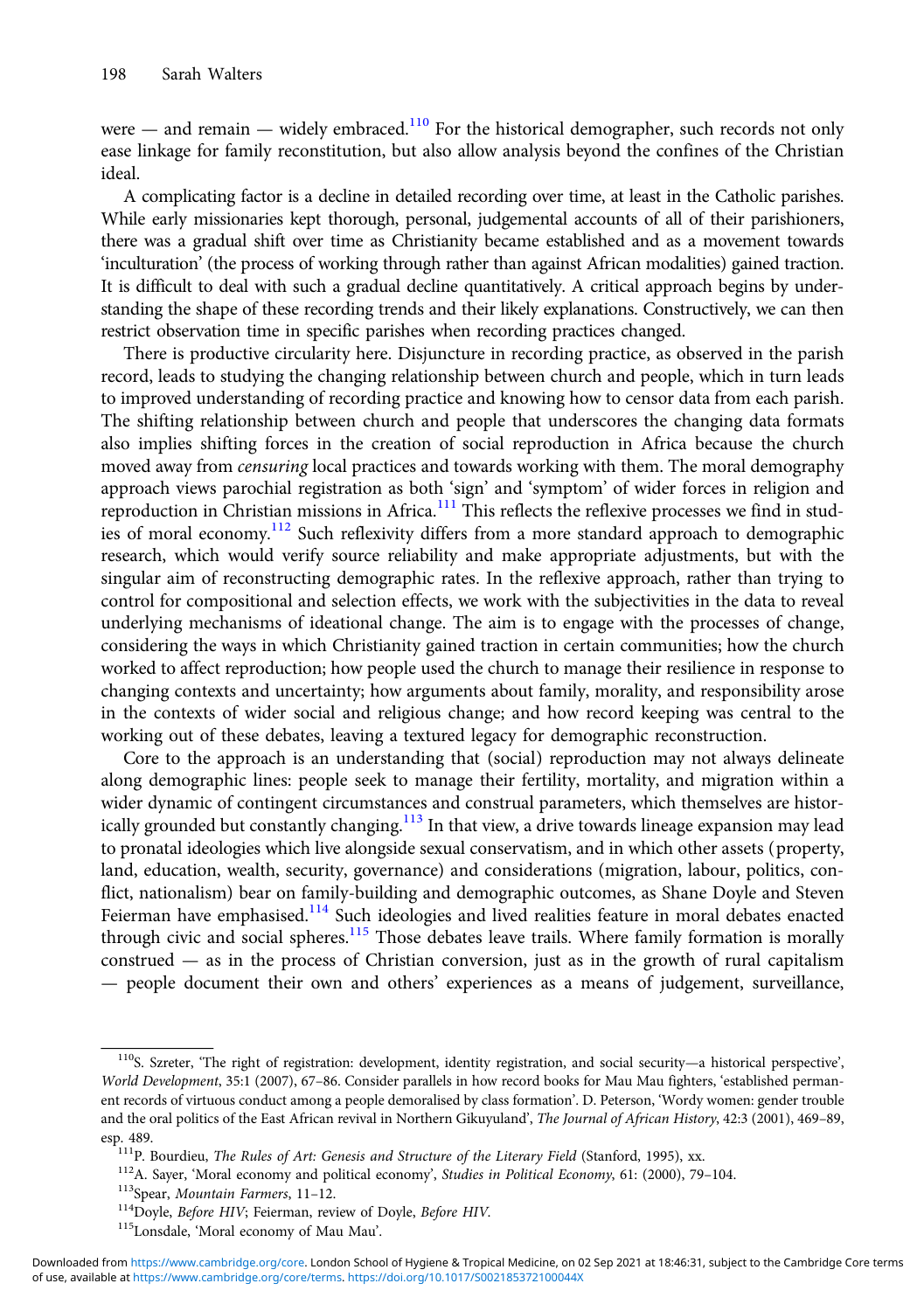testimony, and proof.<sup>116</sup> In this way, they make themselves and their demographies legible, as long as their contexts are documented and understood.<sup>117</sup>

Moral demography therefore entails 'sustained engagement' with economic anthropology and anthropological demography (echoing Serra and Jerven in this forum) and understanding of the gendered and generational micropolitics that accompany economic change. The greatest potential for African historical demography rests on making critical deconstruction integral to quantitative reconstruction.<sup>118</sup> Only by reading, understanding, and compensating for the power structures in which historical demographic sources are embedded can we realise John Iliffe's promise that demography is a 'sensitive indicator of change, the point at which historical dynamics fuse into an outcome that expresses not merely the actions of elites . . . but the most fundamental circumstances and concerns of ordinary people<sup>2</sup>.<sup>119</sup> In the concluding section of this essay, I reflect on the prospects for such a turn.

#### Future prospects and an agenda for research

'Slow', 'marginal', and 'persistent' is how Dennis Cordell described the ongoing mission, which started with two seminars held at the University of Edinburgh in 1977 and 1982, to document African historical demography by the turn of the twenty-first century.<sup>120</sup> Since then, there has been a steady trickle of research on population history, but Christopher Wrigley's prediction that the Edinburgh meetings may 'indicate the beginning of an intellectual trend, such that population change is likely to succeed state-formation, and external economic relations as the dominant theme of African historiography' has not been realised.<sup>121</sup> There are signs of change. Increasing focus by economic historians on the continent's historical population sources and acknowledgement of the centrality of demography to understanding economic trends has driven a rising number of publications and PhD theses on historical demography in recent years.<sup>122</sup> At the same time, the important contribution of anthropological demographers to understanding the dynamics of fertility transition in Africa has widened awareness of the need for deep contextual understandings, and for history.<sup>123</sup>

Technological and computational advances have also increased the scope of the field. The generation of large collaborative databases for the study of the Atlantic slave trade, through decades of painstaking work, has been a huge resource and inspiration for scholars seeking to understand its demographic impact.<sup>124</sup> Accessibility has been enhanced by the creation of user-friendly interfaces and classroom resources. It is to be hoped that collaborations of similar dynamism will give rise to equivalent tools and resources for later periods and Africa's other slave trades. Scholars can look to previous comparative historical demographic projects for a vision of how a multisite, comparative demographic database could give form and context to a multiplication of microstudies across the continent.<sup>125</sup> The laborious process of data entry may soon be alleviated by machine learning for automated text and table recognition, which would also advance the comparative study of microdemographies across the region.

<sup>&</sup>lt;sup>116</sup>Peterson, 'Wordy women'. On documentation, see S. Whyte, 'Writing knowledge and acknowledgement: possibilities in medical research', in W. Geissler (ed.), Evidence, Ethos and Experiment: The Anthropology and History of Medical Research in Africa (Oxford, 2011), 29–56.<br><sup>117</sup>Stoler, *Along the Archival Grain.* 118Thereby following an interdisciplinary project suggested by William Sewell to realise the democratising prospect of

quantitative social history as envisaged in the 1970s by building on deconstructivist insights of the new cultural turn in<br>the 1980 and 1990s. W. Sewell, *Logics of History: Social Theory and Social Transformation* (Chicag

<sup>&</sup>lt;sup>119</sup>Iliffe, *Africans*, 4–5.<br><sup>120</sup>D. Cordell, 'African historical demography in the years since Edinburgh', *History in Africa*, 27 (2000), 61–89.<br><sup>121</sup>C. Wrigley, 'Review article: population in African history', *The Jo* 

<sup>1700</sup>–1900 (Cambridge, 2004); A. Coale and S. Watkins (eds.), The Decline of Fertility in Europe: The Revised Proceedings of a Conference on the Princeton European Fertility Project (Princeton, 1986).